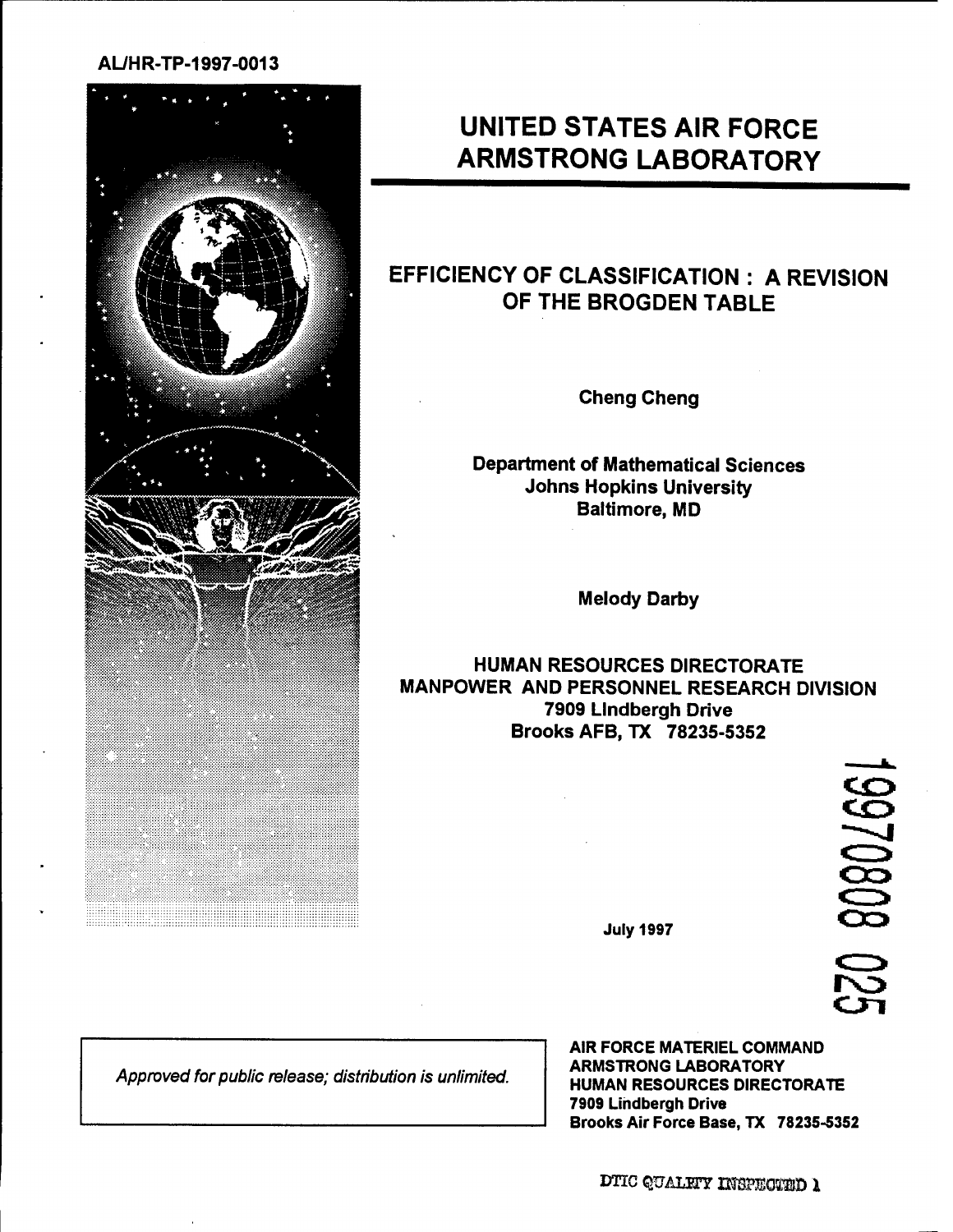#### NOTICES

Publication of this paper does not constitute approval or disapproval of the ideas or findings. It is published in the interest of scientific and technical information (STINFO) exchange.

When Government drawings, specifications, or other data are used for any purpose other than in connection with a definitely Government-related procurement, the United States Government incurs no responsibility or any obligation whatsoever. The fact that the Government may have formulated or in any way supplied the said drawings, specifications, or other data, is not to be regarded by implication, or otherwise in any manner construed, as licensing the holder, or any other person or corporation; or as conveying any rights or permission to manufacture, use, or sell any patented invention that may in any way be related thereto.

The Office of Public Affairs has reviewed this paper, and it is releasable to the National Technical Information Service, where it will be available to the general public, including foreign nationals.

This paper has been reviewed and is approved for publication.

MELODY M. DARBY PATRICK C. KYLLONEN Project Scientist Technical Director Manpower & Personnel Research Division Manpower & Personnel Research Division

MARTIN L. FRACKER, Lt Col, USAF Acting Chief, Manpower & Personnel Research Division

Please notify this office, AL/HRPP, 7909 Lindbergh Drive, Brooks AFB TX 78235-5352, ifyour address changes, or if you no longer want to receive our technical reports. You may write or call the STINFO office at DSN 240-3853 or commercial (210) 536-3853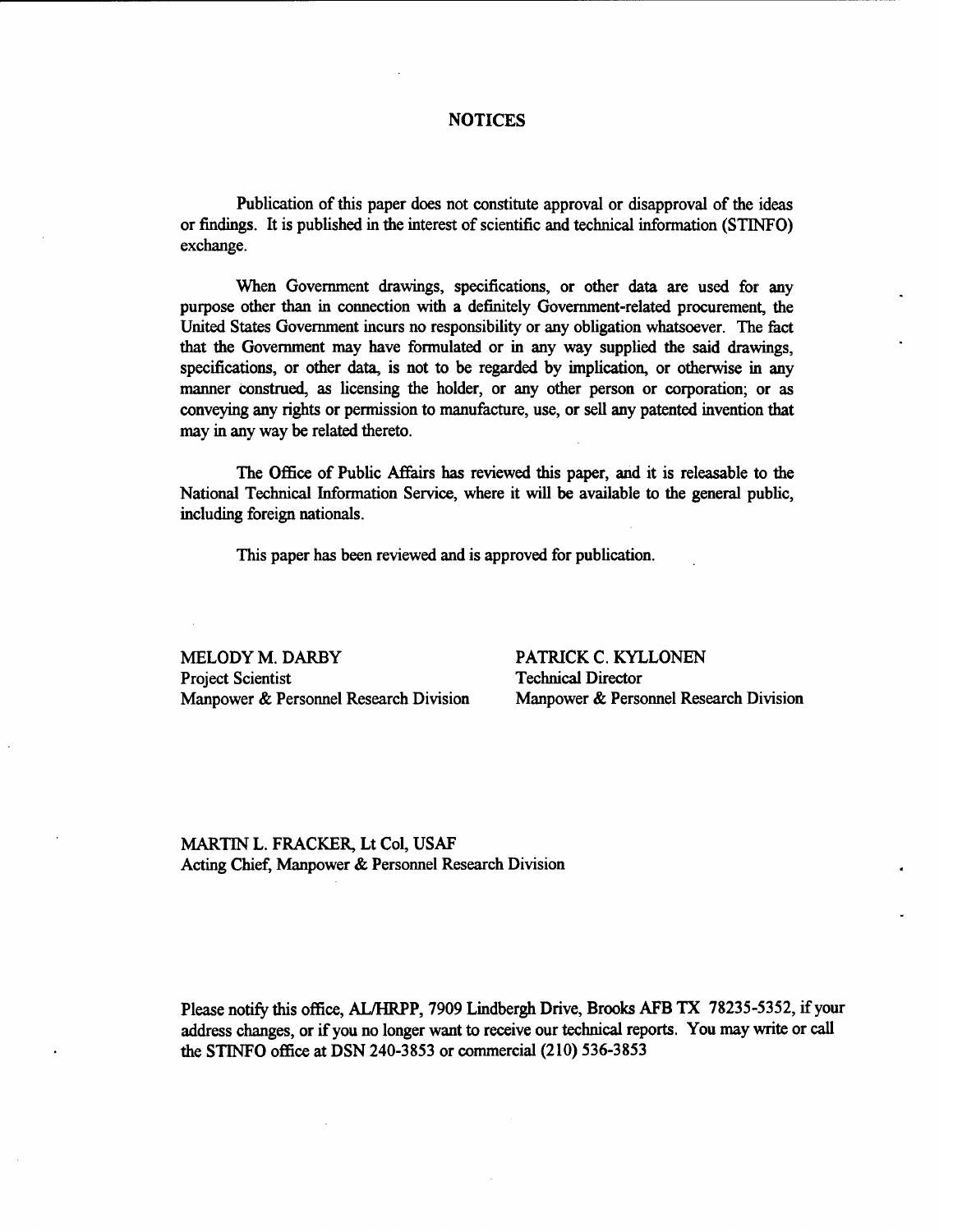### **REPORT DOCUMENTATION PAGE**

 $\blacksquare$ 

*OMB No. 0704-0!88*

| 1. AGENCY USE ONLY (Leave blank)                              |               | 2. REPORT DATE                                                                                                         | <b>3. REPORT TYPE AND DATES COVERED</b>           |                                             |
|---------------------------------------------------------------|---------------|------------------------------------------------------------------------------------------------------------------------|---------------------------------------------------|---------------------------------------------|
|                                                               |               | <b>July 1997</b>                                                                                                       |                                                   | Interim - June 1996 - September 1996        |
| <b>4. TITLE AND SUBTITLE</b>                                  |               |                                                                                                                        |                                                   | <b>5. FUNDING NUMBERS</b>                   |
|                                                               |               |                                                                                                                        |                                                   |                                             |
| Efficiency of Classification: A Revision of the Brogden Table |               | PE - 62202F                                                                                                            |                                                   |                                             |
| 6. AUTHOR(S)                                                  |               |                                                                                                                        |                                                   | PR - 1123                                   |
| Cheng Cheng                                                   |               |                                                                                                                        |                                                   | $TA - A5$                                   |
| Melody Darby                                                  |               |                                                                                                                        |                                                   | $WU - 01$                                   |
|                                                               |               |                                                                                                                        |                                                   |                                             |
| 7. PERFORMING ORGANIZATION NAME(S) AND ADDRESS(ES)            |               |                                                                                                                        |                                                   | <b>8. PERFORMING ORGANIZATION</b>           |
| Armstrong Laboratory                                          |               |                                                                                                                        |                                                   | <b>REPORT NUMBER</b>                        |
| Human Resources Directorate                                   |               |                                                                                                                        |                                                   |                                             |
| Manpower and Personnel Research Division                      |               |                                                                                                                        |                                                   | AL/HR-TP-1997-0013                          |
| 7909 Lindbergh Drive                                          |               |                                                                                                                        |                                                   |                                             |
|                                                               |               | Brooks, AFB, TX 78235-5352<br>9. Sponsoring/Monitoring Agency Name(s) and Address(es)                                  |                                                   |                                             |
|                                                               |               |                                                                                                                        |                                                   | <b>10. SPONSORING/MONITORING</b>            |
|                                                               |               |                                                                                                                        |                                                   | <b>AGENCY REPORT NUMBER</b>                 |
|                                                               |               |                                                                                                                        |                                                   |                                             |
|                                                               |               |                                                                                                                        |                                                   |                                             |
|                                                               |               |                                                                                                                        |                                                   |                                             |
| <b>11. SUPPLEMENTARY NOTES</b>                                |               |                                                                                                                        |                                                   |                                             |
|                                                               |               | The first author was at the Armstrong Laboratory under the Air Force Office of Scientific Research's Summer Faculty    |                                                   |                                             |
| Research Program in 1996                                      |               |                                                                                                                        |                                                   |                                             |
|                                                               |               |                                                                                                                        |                                                   |                                             |
|                                                               |               |                                                                                                                        |                                                   |                                             |
| 12a. DISTRIBUTION AVAILABILITY STATEMENT                      |               | Armstrong Laboratory Technical Monitor: Ms Melody Darby (210) 536-3552                                                 |                                                   | <b>12b. DISTRIBUTION CODE</b>               |
|                                                               |               |                                                                                                                        |                                                   |                                             |
|                                                               |               |                                                                                                                        |                                                   |                                             |
|                                                               |               | Approved for public release; distribution is unlimited.                                                                |                                                   |                                             |
|                                                               |               |                                                                                                                        |                                                   |                                             |
|                                                               |               |                                                                                                                        |                                                   |                                             |
| 13. ABSTRACT (Maximum 200 words)                              |               |                                                                                                                        |                                                   |                                             |
|                                                               |               |                                                                                                                        |                                                   |                                             |
|                                                               |               |                                                                                                                        |                                                   |                                             |
|                                                               |               | The open problem of establishing an accurate adjustment formula for the Brogden (1959) table used in estimating        |                                                   |                                             |
|                                                               |               | assignment benefits is solved by taking a distribution-theoretic approach in the case of equally correlated jobs. This |                                                   |                                             |
|                                                               |               | approach establishes a more sound adjustment formula which provides more accurate results than the formula provided    |                                                   |                                             |
|                                                               |               | by Alley & Darby (1994). Implications for the use of the adjusted table in the case of correlated jobs is discussed.   |                                                   |                                             |
|                                                               |               |                                                                                                                        |                                                   |                                             |
|                                                               |               |                                                                                                                        |                                                   |                                             |
|                                                               |               |                                                                                                                        |                                                   |                                             |
|                                                               |               |                                                                                                                        |                                                   |                                             |
|                                                               |               |                                                                                                                        |                                                   |                                             |
|                                                               |               |                                                                                                                        |                                                   |                                             |
|                                                               |               |                                                                                                                        |                                                   |                                             |
|                                                               |               |                                                                                                                        |                                                   |                                             |
|                                                               |               |                                                                                                                        |                                                   |                                             |
| <b>14. SUBJECT TERMS</b>                                      |               |                                                                                                                        |                                                   | <b>15. NUMBER OF PAGES</b>                  |
| <b>Benefit Estimation</b>                                     | Effectiveness | Job Performance                                                                                                        | Selection                                         | 22                                          |
| Classification                                                | Efficiency    | Mean Predicted Performance                                                                                             |                                                   | <b>16. PRICE CODE</b>                       |
|                                                               |               | Personnel                                                                                                              |                                                   |                                             |
| <b>17. SECURITY CLASSIFICATION</b><br><b>OF REPORT</b>        |               | <b>18. SECURITY CLASSIFICATION</b><br>OF THIS PAGE                                                                     | <b>19. SECURITY CLASSIFICATION</b><br>OF ABSTRACT | <b>20. LIMITATION OF</b><br><b>ABSTRACT</b> |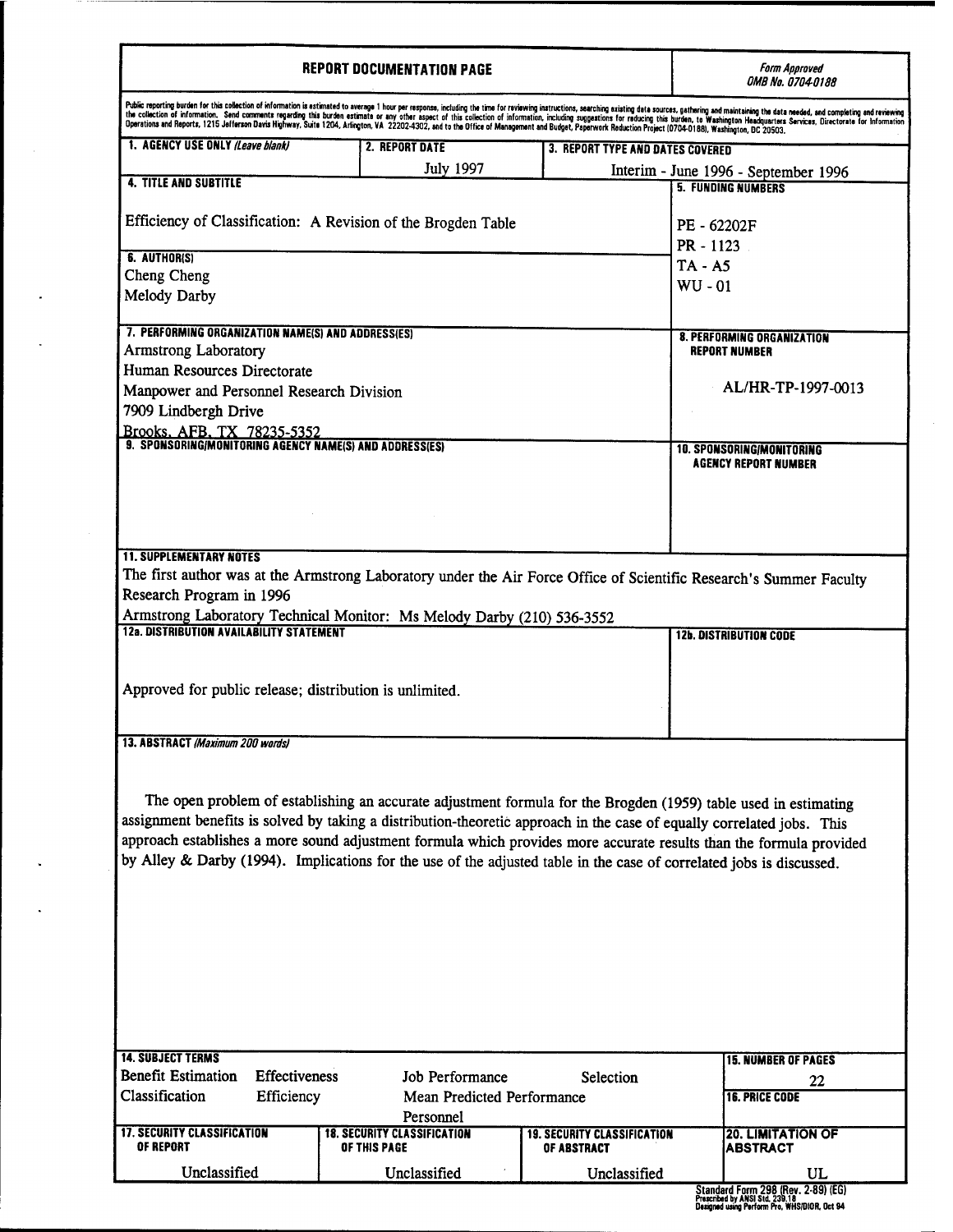### **CONTENTS**

| Appendix: The Distribution Theory of the Brogden Tables 10 |
|------------------------------------------------------------|

### **TABLES**

| <u>Table</u><br><b>Page</b> |
|-----------------------------|
|                             |
|                             |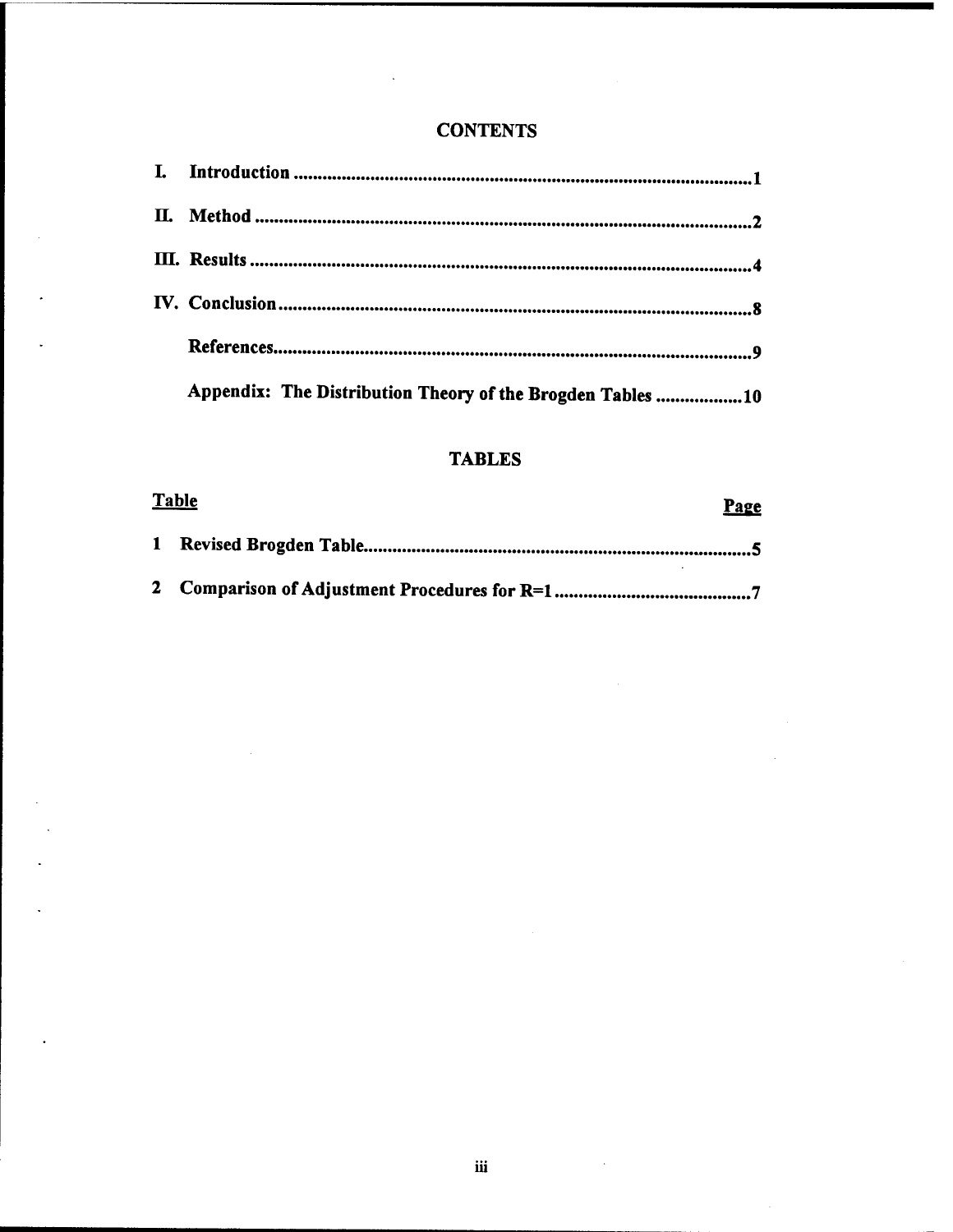### PREFACE

Special thanks go to Dr. William Alley, Dr. Patrick Kyllonen, Dr. Malcolm Ree, and Dr. Mary J. Skinner, from whom we received valuable inputs on this summer research project. Thanks are also due the Human Resources Directorate of the Armstrong Laboratory at Brooks AFB, TX, where an enjoyable research environment is provided.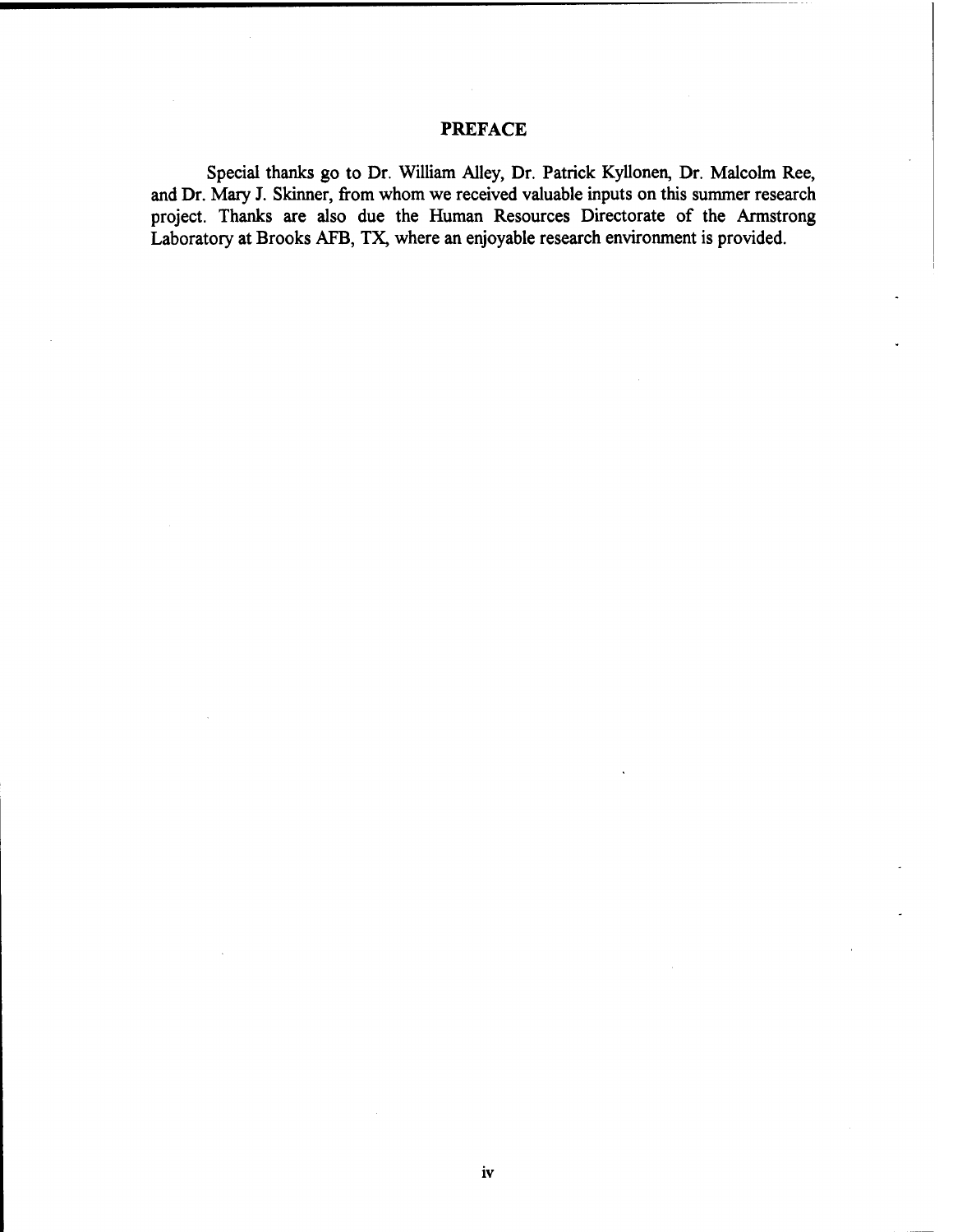### **EFFICIENCY OF CLASSIFICATION: A REVISION OF THE BROGDEN TABLE**

### **I. INTRODUCTION**

Classification, and associated measures of effectiveness, are of especial interest to the Military Services because of the nature of large military personnel systems (Johnson & Ziedner, 1990; Campbell & Russell, 1994; Alley & Darby, 1994; and Rosse, Whetzel, & Peterson, 1994). Large numbers of applicants and available military jobs motivate the need to investigate the properties of the assignment of groups of applicants to sets of jobs. Classification efficiency as defined by Brogden (1959) refers to the average level of productivity when a group of applicants are assigned to a set of jobs using full least squares predicted performance scores as the basis for making the assignments. Brogden proposed the mean predicted performance (MPP) as the index of classification efficiency. MPP is the mean of the performance scores of a group of applicants assigned to a set of jobs when that assignment has been made with a methodology which accomplishes an optimal match of people to jobs. Brogden's optimal assignment strategy consisted of computing each applicant's predicted performance scores for each of the jobs in a set and then assigning an individual to the job for which he had the highest performance score. Brogden's work with the largest predicted performance score was based on earlier results from Tippett (1925). Tippett was concerned with the statistical issue of the sampling distribution of extreme values of scores for random samples of varying size and the implications for the properties of range statistics. In order to apply Tippett's findings to the problem of assessing classification efficiency, Brogden made the following simplifying assumptions: 1) all assignments of people to jobs are made according to the highest performance score, 2) there is an infinite supply of applicants, and 3) all jobs have equal quotas and are equally important. Under these three reasonable simplification assumptions enabling theoretical derivation, MPP values vary with the applicant rejection rate and the validity and intercorrelation of the performance scores. Brogden calculated a

 $\mathbf{1}$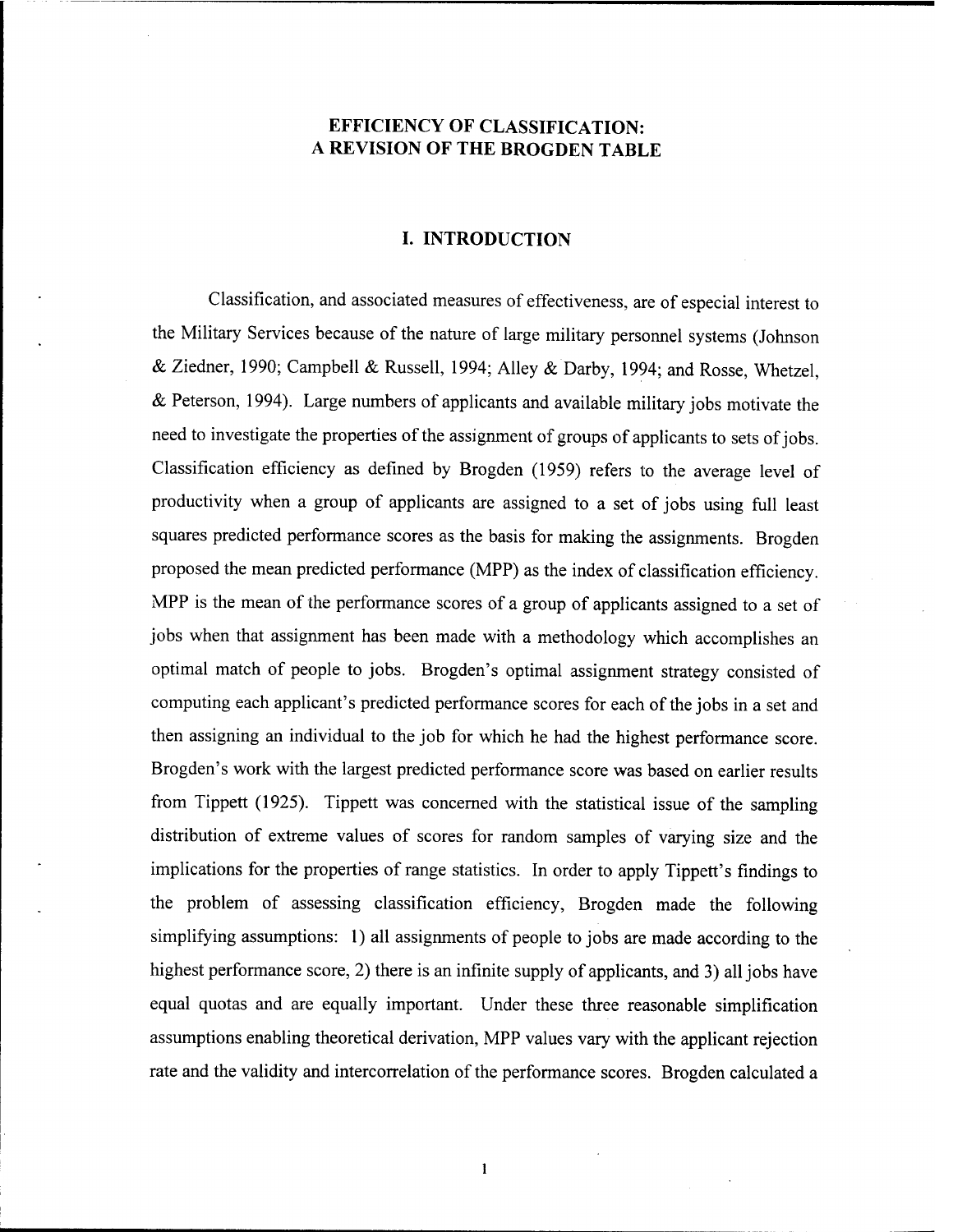table (referred to as the Brogden table hereafter) showing the theoretical MPP values in the multiple job system of one to ten jobs for perfectly valid performance estimates and zero correlation of estimates across jobs. For the more general case of non-zero but equally correlated job performance scores, Brogden proposed an adjustment formula. Using Monte Carlo simulation to extend the Brogden table to 500 jobs, Alley and Darby discovered that Brogden's adjustment greatly under estimates the actual MPP in the cases of non-zero rejection rates and provided a remedy. It has been an open problem to establish a sound and more accurate adjustment formula for the Brogden table. Taking a distribution-theoretic approach, this study establishes an adjustment formula that gives more accurate results than the Alley-Darby formula. Mathematical details of the development of the new adjustment formula are relegated to the Appendix.<sup>†</sup>

### **II. METHODS**

The MPP calculation problem studied by Brogden admits a natural formulation in terms of certain probability distributions. Brogden's assumptions enabling the theoretical calculation are equivalent to the following probabilistic model. Mathematical details are in the appendix.

Suppose there are *m* jobs. The applicant population represented by the predicted performance scores can be treated as an *m*-component random vector  $[C_1, C_2, \dots, C_m]$ , where  $C_j$  is the performance score of a (randomly selected) applicant on the jth job.

In the basic situation of unit validity  $(R=1)$  and zero correlation between the performance scores ( $r=0$ ), each  $C_i$  is assumed to follow the standard normal distribution, and all  $C_j$ 's are independent. Because each applicant is assigned to the job corresponding to the highest score, the classification efficiency for the assignment is calculated from the maximum component in the vector, i.e.

<sup>&</sup>lt;sup>+</sup> With numerous typographical errors, Rosse, Whetzel, and Peterson (1994) discuss the calculation of the theoretical MPP in general terms. Details of a sound development under the Brogden assumptions are given in the Appendix. A correction of the fundamental equation (4) in Rosse, Whetzel, and Peterson is available from the current authors.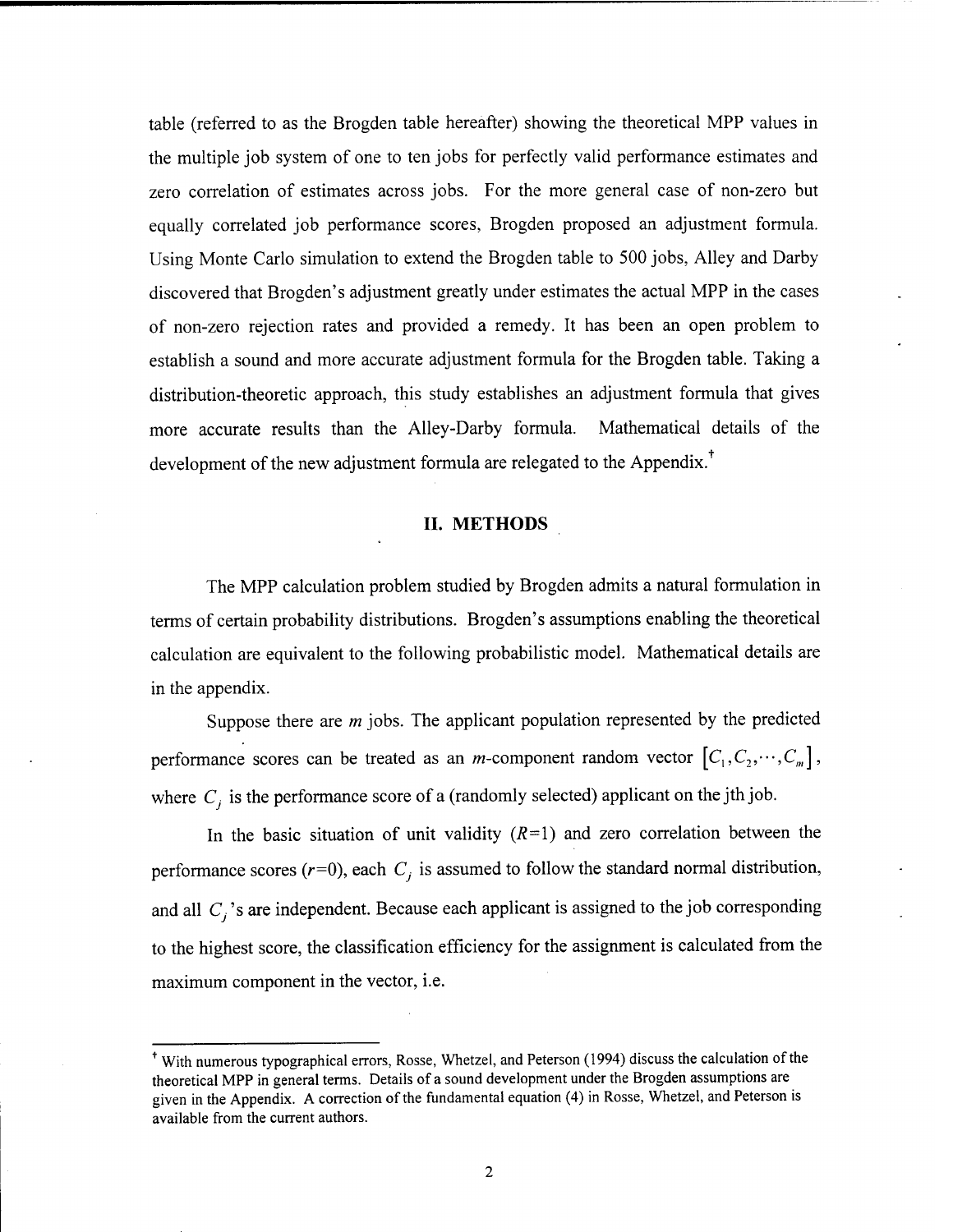$$
C^* = \max(C_1, C_2, \cdots, C_m).
$$

In statistical terminology, C \* is the largest order statistic out of the *m* random variables. The mean predicted performance (MPP) after assignment, when the rejection rate *p=0.* is simply the expected value (or mean) of the largest order statistic  $C^*$ . By a known fact of the largest order statistic (See e.g. Larson, 1982, pp. 318-319) and the mathematical definition of mean, the theoretical MPP is given by the following integral.

(1) 
$$
MPP_0 = \int_{-\infty}^{\infty} x m [\Phi(x)]^{m-1} \phi(x) dx,
$$

where  $\phi(x) = (2\pi)^{-1/2} \exp\left(x^{-2} \frac{1}{2}\right)$  is the standard normal probability density function *x* (pdf), and  $\Phi(x) = |\phi(t)dt|$  is the standard normal cumulative distribution function (cdf). **-co** The entries on the second column of Table <sup>1</sup> in Brogden and Table Al in Alley and Darby are the approximated values of the integral  $(1)$  for different numbers of jobs. When the rejection rate  $p>0$ , the theoretical MPP is the following integral:

(2) 
$$
MPP_p = \frac{1}{1-p} \int_L^{\infty} x m [\Phi(x)]^{m-1} \phi(x) dx,
$$

where L is the  $(p^{1/m})$  -th percentile (quantile) of the standard normal distribution.

In the more general situation where the validity  $0 < R \le 1$ , and the performance scores  $C_1, C_2, \dots, C_m$  are equally correlated with pairwise correlation  $0 < r < 1$ , Brogden proposed a model in which all the *m* scores are related to a common variable *K,* plus an independent random perturbation following the normal distribution. Symbolically,

$$
C_j = K + C_j
$$
,  $j = 1, 2, ..., m$ ,

where *K* follows the normal distribution with mean zero and variance  $R^2r$ , and  $C_1, C_2, \cdots, C_m$  are independent and identically distributed by the normal distribution with mean zero and variance  $R^2(1-r)$ , and are independent of *K*. This model does provide the desired theoretical distribution of the performance scores, but in this situation, a simple integral representation of the theoretical MPP like equation (1) or (2)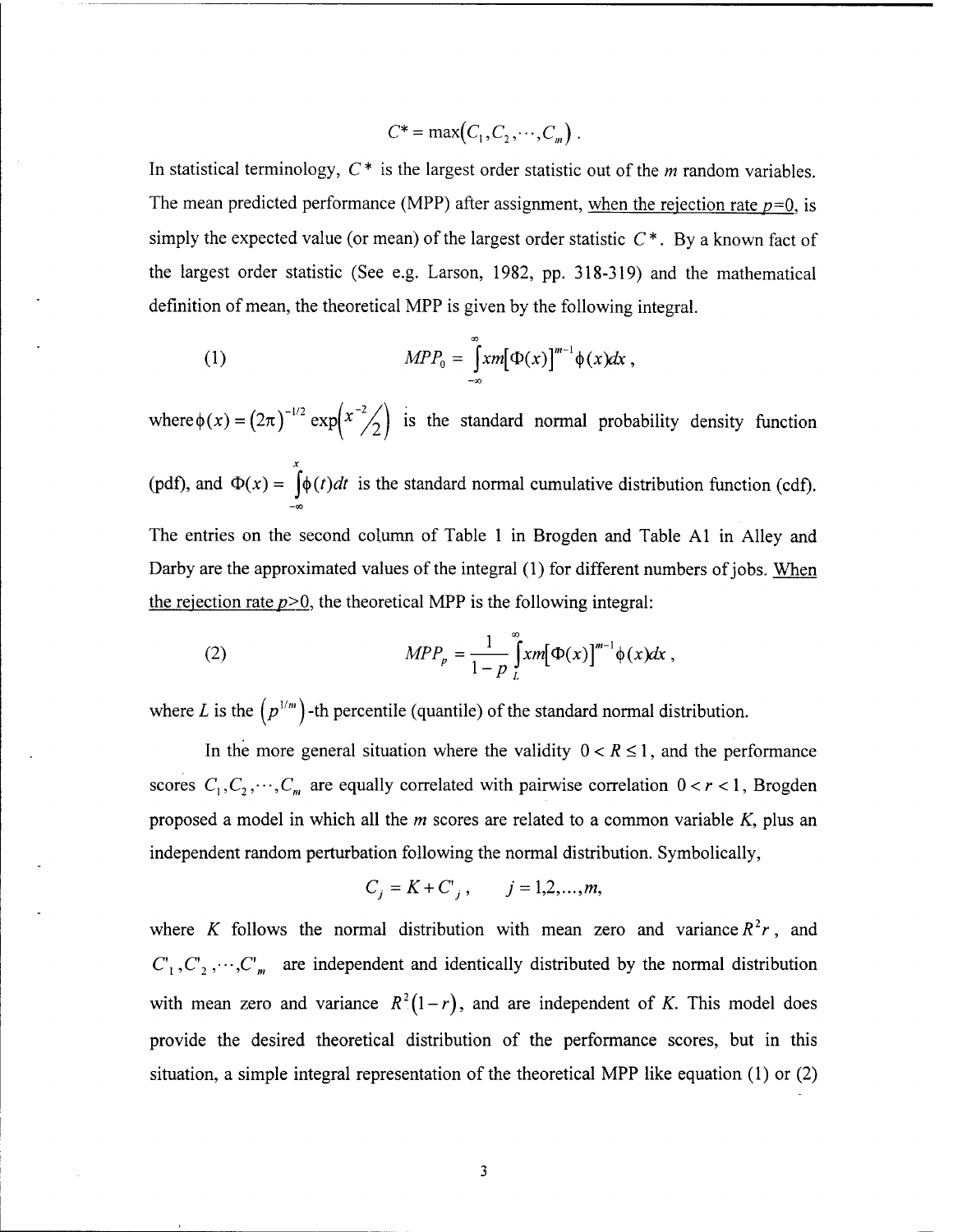no longer exists. For practice, a manageable adjustment for the table entries is desirable. The adjustment formula given by Brogden is correct only when the rejection rate is zero. Much improvement is obtained by Alley and Darby based on empirical studies using Monte Carlo simulation. With the known distributional properties of the performance scores and the properties of the quantile function (the inverse function of the cdf), an approximation formula can be established for adjusting the table values to a much better accuracy. This formula is given in the following section together with a revised Brogden table.

With present-day computing power, the integrals (1) and (2), together with the quantity *L* in (2), can be easily calculated with numerical routines. The integrals can be calculated to a satisfactory accuracy with a trapezoidal rule. Functions for calculating *L* are readily available in statistical packages such as SAS and S-plus.

#### III. RESULTS

Table <sup>1</sup> is a revised Brogden table of theoretical MPP values computed using Splus. The revised Brogden table expresses MPP in standard score metric, mean of zero and standard deviation of one, as does the original table. Note that a new column *V* is added. In the revised table m denotes the number of jobs and table entries are the mean performance values for different numbers of jobs and rejection rates when the validity  $R = 1$  and the between-job correlation  $r = 0$ . The quantity *V* is used for adjustment when  $R \neq 1$  and/or  $r \neq 0$ . The adjustment formula is

$$
R\sqrt{1-r}M_0 + \frac{R}{V}\sqrt{V^2(1-r) + r}(M_p - M_0),
$$

where  $M_0$  is the first column table entry for the given number of jobs and the rejection rate  $p = 0$  (pure classification),  $M_p$  is the table entry for the given number of jobs and the rejection rate *p* (selection and classification). For example, for  $R = 1$ ,  $r = 0.85$ , 16 jobs, and rejection rate  $p = 0.6$ , the adjusted mean performance is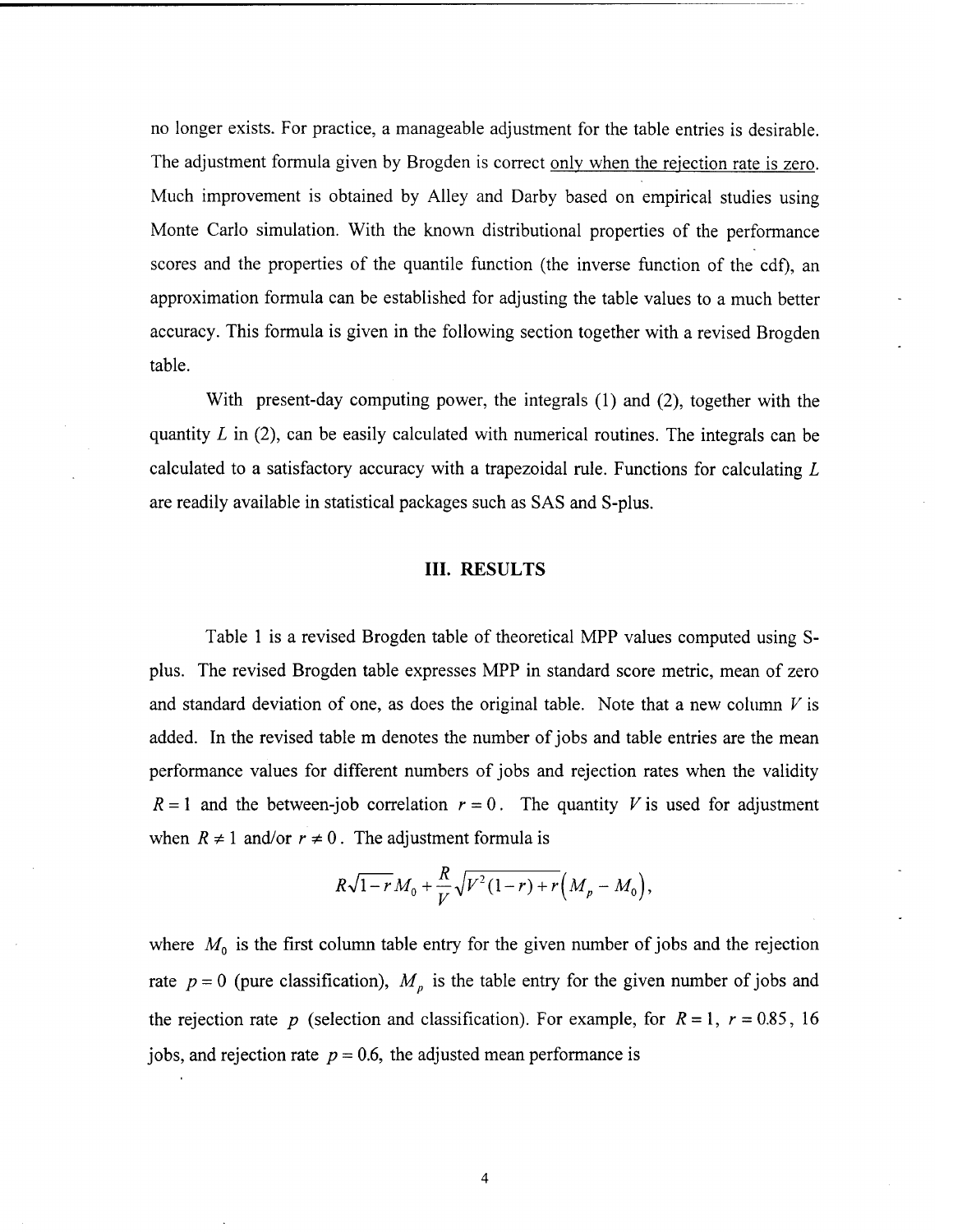$$
\sqrt{1-0.85}(1.766) + \frac{1}{0.5432}\sqrt{(0.5432)^2(1-0.85) + 0.85}(2.295 - 1.766) = 1.604.
$$

The table values, other than *<sup>V</sup>*, are as in the original Brogden table and the Alley and Darby extension. Inspection of the table indicates that an increase in jobs produces

|                  |        | Rejection Rate (percentage) |       |       |           |       |       |       |       |       |       |
|------------------|--------|-----------------------------|-------|-------|-----------|-------|-------|-------|-------|-------|-------|
|                  |        |                             |       |       |           |       |       |       |       |       |       |
| # Jobs           | V      | $\mathbf{0}$                | 10    | 20    | 30        | 40    | 50    | 60    | 70    | 80    | 90    |
| 1                | 1.0000 | 0.000                       | 0.195 | 0.350 | 0.497     | 0.644 | 0.798 | 0.966 |       |       |       |
| $\boldsymbol{2}$ | 0.8257 | 0.564                       | 0.721 | 0.847 | 0.969     | 1.092 |       |       | 1.159 | 1.400 | 1.755 |
| 3                | 0.7480 | 0.846                       | 0.986 | 1.100 | 1.210     | 1.322 | 1.221 | 1.365 | 1.531 | 1.741 | 2.057 |
| 4                | 0.7012 | 1.029                       | 1.159 | 1.265 |           |       | 1.441 | 1.573 | 1.727 | 1.923 | 2.220 |
| 5                | 0.6690 | 1.163                       | 1.285 |       | 1.368     | 1.473 | 1.586 | 1.711 | 1.858 | 2.045 | 2.330 |
| 6                | 0.6449 | 1.267                       |       | 1.386 | $1.485$ . | 1.586 | 1.693 | 1.813 | 1.955 | 2.136 | 2.413 |
| 7                |        |                             | 1.384 | 1.481 | 1.576     | 1.674 | 1.778 | 1.894 | 2.032 | 2.208 | 2.479 |
|                  | 0.6260 | 1.352                       | 1.465 | 1.559 | 1.651     | 1.746 | 1.848 | 1.961 | 2.096 | 2.268 | 2.534 |
| $\bf 8$          | 0.6107 | 1.424                       | 1.533 | 1.625 | 1.715     | 1.807 | 1.907 | 2.018 | 2.149 | 2.319 | 2.580 |
| 9                | 0.5978 | 1.485                       | 1.592 | 1.682 | 1.769     | 1.860 | 1.957 | 2.067 | 2.196 | 2.363 | 2.621 |
| 10               | 0.5868 | 1.539                       | 1.643 | 1.731 | 1.817     | 1.906 | 2.002 | 2.110 | 2.237 | 2.402 | 2.657 |
| 11               | 0.5773 | 1.586                       | 1.689 | 1.775 | 1.860     | 1.948 | 2.042 | 2.148 | 2.274 | 2.437 | 2.689 |
| 12               | 0.5690 | 1.629                       | 1.730 | 1.815 | 1.899     | 1.985 | 2.078 | 2.183 | 2.307 | 2.469 | 2.718 |
| 13               | 0.5614 | 1.668                       | 1.767 | 1.851 | 1.933     | 2.019 | 2.111 | 2.214 | 2.338 | 2.497 | 2.745 |
| 14               | 0.5547 | 1.703                       | 1.801 | 1.884 | 1.965     | 2.050 | 2.141 | 2.243 | 2.365 | 2.524 | 2.769 |
| 15               | 0.5487 | 1.736                       | 1.832 | 1.914 | 1.995     | 2.078 | 2.168 | 2.270 | 2.391 | 2.548 | 2.792 |
| 16               | 0.5432 | 1.766                       | 1.861 | 1.942 | 2.022     | 2.105 | 2.194 | 2.295 | 2.415 | 2.570 | 2.813 |
| 17               | 0.5381 | 1.794                       | 1.888 | 1.968 | 2.047     | 2.129 | 2.218 | 2.318 | 2.437 | 2.592 | 2.832 |
| 18               | 0.5334 | 1.820                       | 1.913 | 1.993 | 2.071     | 2.152 | 2.240 | 2.339 | 2.458 | 2.611 | 2.850 |
| 19               | 0.5291 | 1.844                       | 1.937 | 2.015 | 2.093     | 2.174 | 2.261 | 2.360 | 2.477 | 2.630 | 2.868 |
| 20               | 0.5251 | 1.867                       | 1.959 | 2.037 | 2.114     | 2.194 | 2.281 | 2.379 | 2.495 | 2.647 |       |
| 100              | 0.4294 | 2.508                       | 2.580 | 2.642 | 2.705     | 2.771 | 2.843 | 2.925 | 3.024 |       | 2.884 |
| 200              | 0.4009 | 2.746                       | 2.813 | 2.871 | 2.929     | 2.991 |       |       |       | 3.154 | 3.360 |
| 300              | 0.3865 | 2.878                       | 2.941 | 2.998 | 3.054     | 3.113 | 3.058 | 3.136 | 3.229 | 3.352 | 3.547 |
| 400              | 0.3772 | 2.968                       | 3.030 | 3.085 | 3.140     |       | 3.179 | 3.253 | 3.344 | 3.463 | 3.653 |
| 500              | 0.3704 | 3.037                       | 3.097 |       |           | 3.198 | 3.261 | 3.334 | 3.423 | 3.540 | 3.727 |
|                  |        |                             |       | 3.151 | 3.205     | 3.262 | 3.324 | 3.396 | 3.483 | 3.599 | 3.783 |

**Table <sup>1</sup>** Revised Brogden Table

an increase in expected performance with *R* and *r* held constant at <sup>1</sup> and 0 respectively. As noted in Alley and Darby, *R* and *r* typically change as the number of jobs increase. This change is primarily attributable to three separate effects: (a) the increase in opportunity for alternative job assignments, (b) a potential increase in validity due to additional performance prediction composites, and (c) a potential decrease in the average among-job intercorrelation, if the additional jobs are sufficiently dissimilar from those already defined.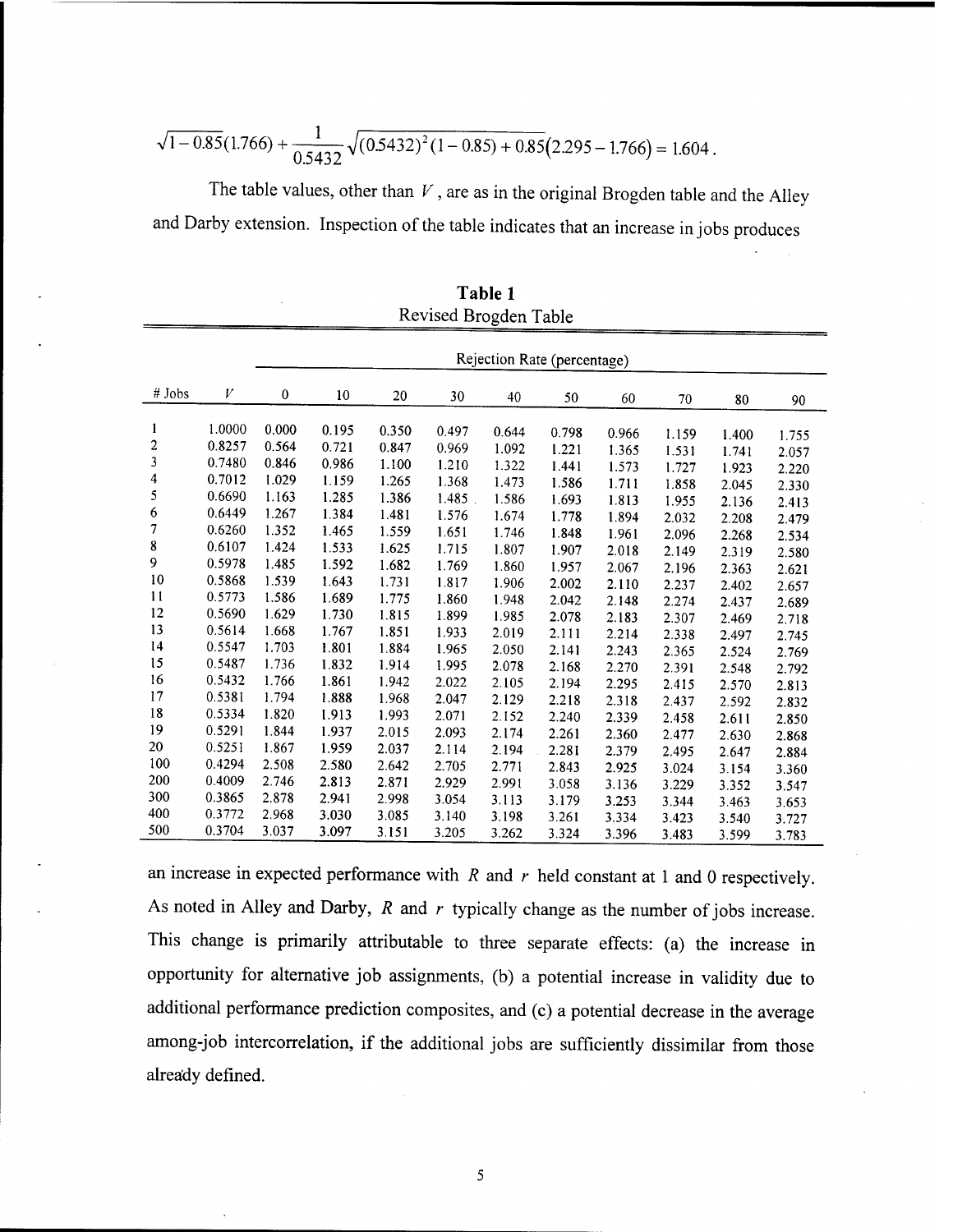The performance estimates computed with the revised adjustment procedure are compared with empirical estimates of performance generated from simulation results using SAS (1985) reported in Alley and Darby. In addition to the empirical comparison, a comparison of the revised adjustment estimates with those of Brogden and Alley and Darby yields the results in Table 2. First note that for multiple jobs,  $m > 0$ , and the pure classification case,  $p = 0$ , the second term of the revised adjustment formula is zero

| Condition                                   |     |                   |                 | Estimated $M_p$       |                 |                |  |  |
|---------------------------------------------|-----|-------------------|-----------------|-----------------------|-----------------|----------------|--|--|
| Rejection<br># Jobs<br>$\mathbf{r}$<br>Rate |     | Empirical $M_{p}$ | Brogden $(\% )$ | Alley-Darby $(\% )$   | Revised $(\% )$ |                |  |  |
| $\overline{2}$                              | 0.4 | .45               | 1.00            | .81(81%)              | .97 (97%)       | .999 (100%)    |  |  |
| $\mathbf{2}$                                | 0.4 | .85               | .85             | .42(49%)              | .81(95%)        | .842(99%)      |  |  |
| $\boldsymbol{2}$                            | 0.6 | .45               | 1.28            | 1.02(80%)             | 1.27(99%)       | 1.299 (101%)   |  |  |
| $\overline{c}$                              | 0.6 | .85               | 1.16            | .53(46%)              | 1.12(97%)       | $1.165(100\%)$ |  |  |
| 4                                           | 0.4 | .45               | 1.30            | 1.10(84%)             | 1.25(97%)       | 1.301 (100%)   |  |  |
| 4                                           | 0.4 | .85               | 1.02            | .57(56%)              | .97 (95%)       | 1.001(98%)     |  |  |
| $\overline{\mathbf{4}}$                     | 0.6 | .45               | 1.58            | 1.27(80%)             | 1.52 (96%)      | $1.588(100\%)$ |  |  |
| 4                                           | 0.6 | .85               | 1.32            | $.66(50\%)$           | 1.26(95%)       | 1.333 (101%)   |  |  |
| ${\bf 8}$                                   | 0.4 | .45               | 1.57            | 1.34(85%)             | 1.51(96%)       | 1.564 (100%)   |  |  |
| 8                                           | 0.4 | .85               | 1.17            | .70(60%)              | 1.09(93%)       | 1.149(98%)     |  |  |
| ${\bf 8}$                                   | 0.6 | .45               | 1.84            | 1.50(82%)             | 1.76 (96%)      | $1.843(100\%)$ |  |  |
| 8                                           | 0.6 | .85               | 1.48            | 1.38(93%)<br>.79(53%) |                 | 1.478 (100%)   |  |  |
| 16                                          | 0.4 | .45               | 1.82            | 1.56(86%)             | 1.73(95%)       | 1.798 (99%)    |  |  |
| 16                                          | 0.4 | .85               | 1.29            | .82(63%)              | 1.21(93%)       | 1.274 (99%)    |  |  |
| 16                                          | 0.6 | .45               | 2.06            | 1.71(83%)             | 1.96(95%)       | 2.071 (100%)   |  |  |
| 16                                          | 0.6 | .85               | 1.59            | .89(56%)              | 1.49 (94%)      | 1.604(101%)    |  |  |

**Table 2**

Comparison of Adjustment Procedures for R=l.

Note. In the Empirical Column are estimates of the actual MPP obtained by simulation in Alley & Darby. Adjustment formulas should produce values close to these estimates

because  $M_p = M_0$ ; the first term,  $R\sqrt{1-r}M_0$ , is simply Brogden's formula. Moreover, this expression coincides with the Alley and Darby adjustment given in different notation. All three adjustment formulas agree in the pure classification case. For multiple jobs,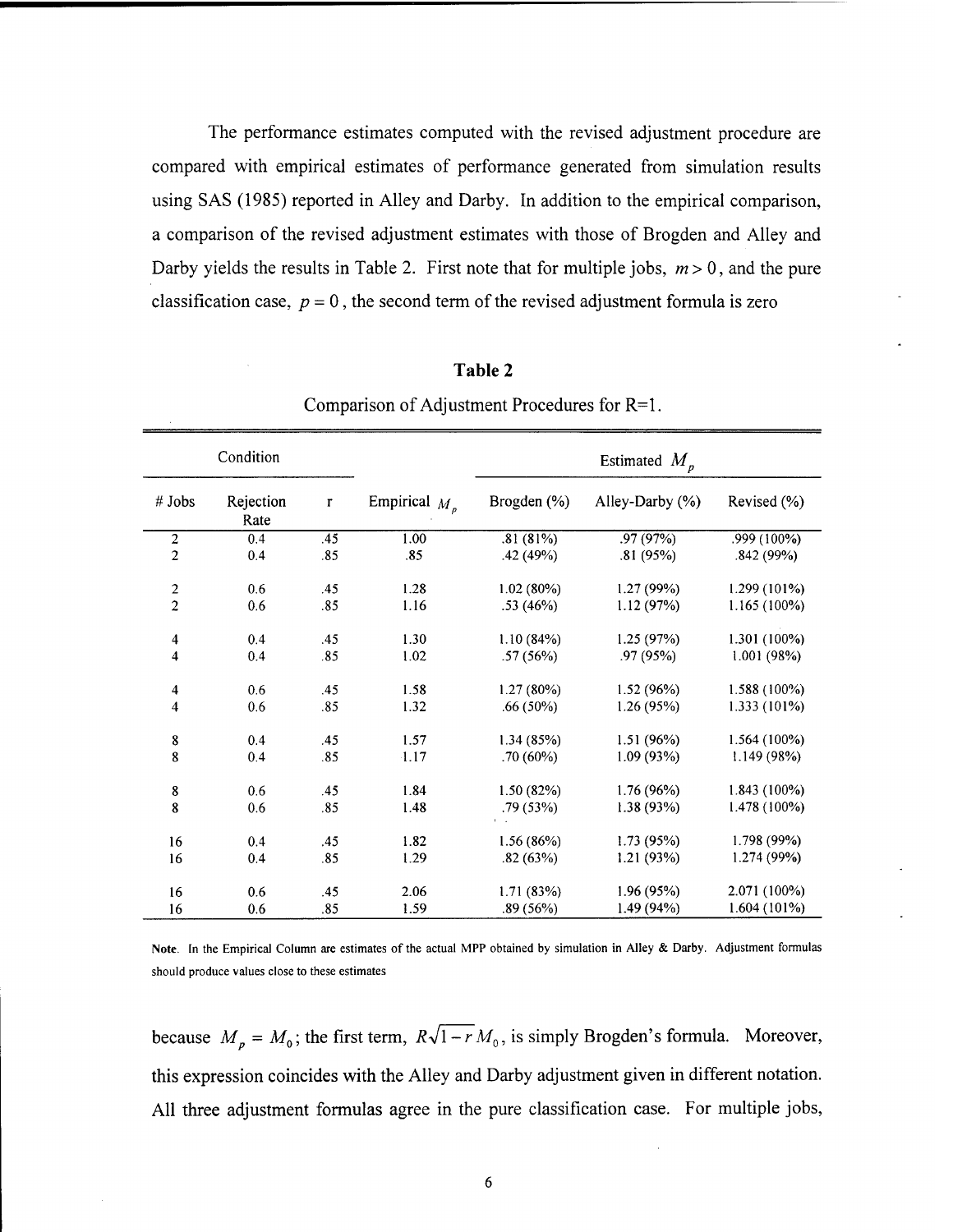$m>0$ , and the selection and classification case,  $p>0$ , the appropriate adjustment is not simply  $R\sqrt{1-r}M$ <sup>p</sup> as proposed by Brogden. Alley and Darby suggest, for a given rejection rate, taking the difference between the *m* job performance estimate (selection and classification) and the single job performance estimate (pure selection), applying the Brogden adjustment to that difference, and then adding the resulting quantity to the single performance estimate. The revised adjustment formula states that the theoretically proper adjustment to the multiple job estimate is the Brogden adjustment in the pure classification case,  $p = 0$ , plus the properly scaled difference between the *m* job performance estimate (selection and classification) and the pure classification performance estimate.

Performance estimates in Table 2 for the three adjustment formulas are in the three columns under the label 'Estimated  $M_p$ <sup>'</sup>. In these three columns the numbers in parenthesis are the percentage of the empirical value accounted for by the difference between the empirical value and the revised value. Empirical estimates were calculated for combinations of the following conditions, two rejection rates, .4 and .6; four different multiple job systems, 2, 4, 8, and 10 jobs; and two values of average between job correlation, .45 and .85. Inspection of Table 2 reveals, as shown in Alley and Darby, that Brogden's adjustment underestimates mean performance by varying degrees for the multiple job system. Estimates computed with the Alley and Darby adjustment formula are much closer to, but slightly underestimate, the empirical values. The revised estimates are very close to the empirical estimates with only slight variation due to sampling error.

#### IV. CONCLUSION

The distributional approach to revising the Brogden table reveals some insights into the theoretical MPP calculation, and consequently a much more accurate adjustment formula is established. It is possible to extend this approach to other theoretical

 $\boldsymbol{7}$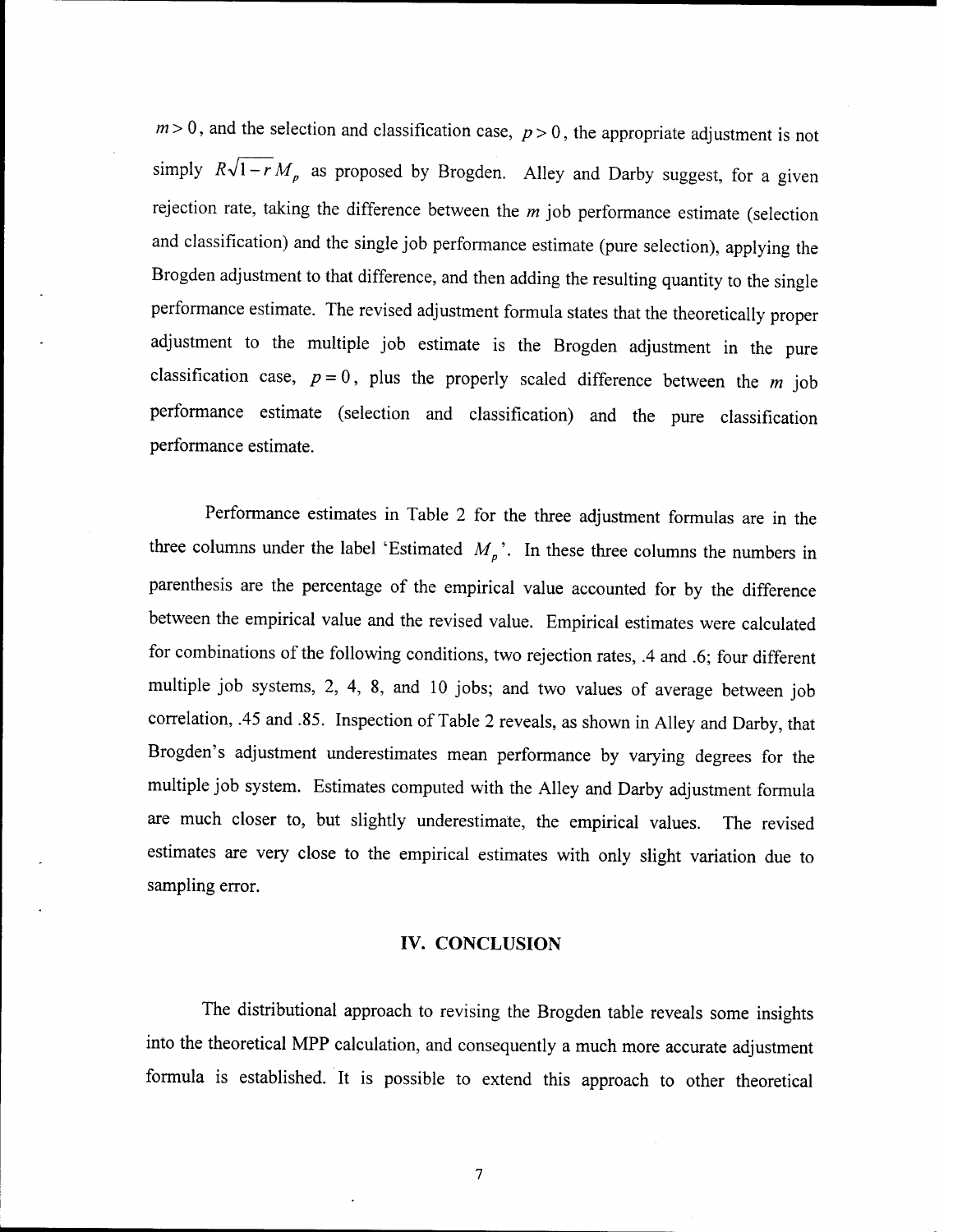measurement calculations in personnel and education psychology, such as extending the Taylor-Russell tables (Taylor & Russell, 1939; Alley, Darby, & Cheng, 1996) to the situation of multiple equally correlated jobs. Work along this line constitutes further research efforts.

Caution should be exercised when applying the values in Table 1. Real world personnel systems seldom exhibit ideal characteristics such as perfect or even near perfect validities and zero or near zero between job intercorrelations. Table 2 gives an indication of the reduction in performance that can occur with non-zero between job intercorrelations. Applications of Table <sup>1</sup> should be made with a conservative eye toward overstating possible gains in performance.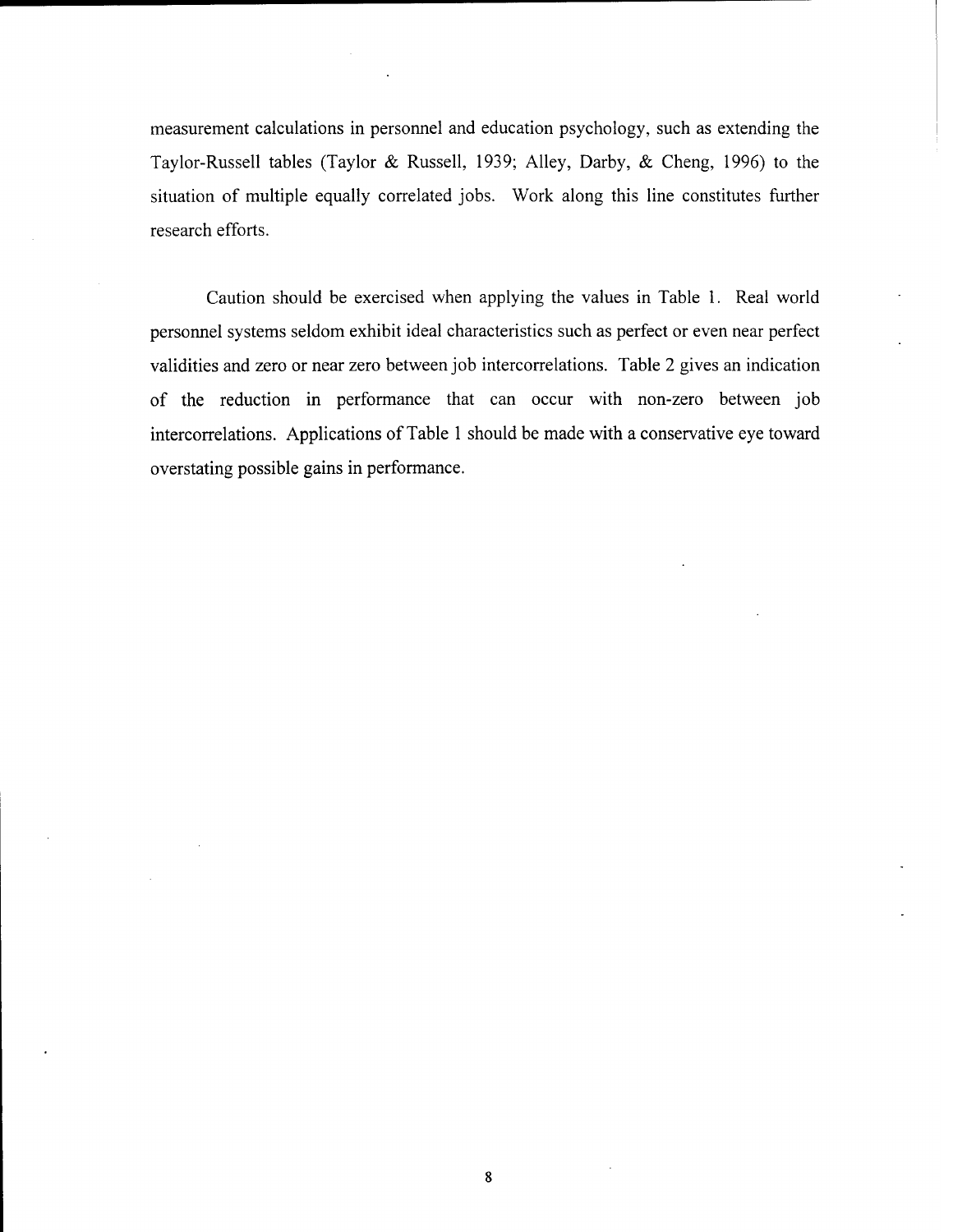#### **REFERENCES**

- Alley, W. E., Darby, M. M, & Cheng, C. (1996, October). *The practical benefits of personnel testing: An extension ofthe Taylor-Russell tables to multiple job* categories. The 38th Annual Conference of the Military Testing Association, San Antonio, TX.
- Alley, W. E., & Darby, M. M. (1994). Estimating the benefits of personnel selection and classification: an extension of the Brogden table. *Educational and Psychological Measurement, 55,* 938-958.
- Brogden, H. E. (1959). Efficiency of classification as a function of number of jobs, per cent rejection, and the validity and intercorrelation of job performance estimates. *Educational and Psychological Measurement, 19,*181-190.
- Campbell, J. P., & Russell, T. L. (1994). *Building ajoint-service classification research roadmap: methodological issues in selection and classification.* (AL/HR-TR-1994-0013). Brooks AFB, TX: Manpower and Personnel Research Division, Armstrong Laboratory, Human Resources Directorate.
- Johnson, CD., & Ziedner, J. (1990). *Classification Utility: Measuring and improving benefits in matching personnel to jobs.* (IDA Paper-2240) Alexandria, VA: Institute for Defense Analysis.
- Larson, H. J. (1982) *Introduction to Probability Theory and Statistical Inference* (3rd ed.) New York: John Wiley and Sons.
- Rosse, R. L., Whetzel, D. L., & Peterson, N. G. (1994). Assessment of the classification *efficiency ofselection/assignment systems.* (AL/HR-CR-1996-0002). Brooks AFB, TX: Manpower and Personnel Research Division, Armstrong Laboratory,Human Resources Directorate.
- SAS Institute Inc. (1985). *SAS user's guide: Basics, version 5 edition.* Cary, NC: SAS Institute Inc.
- Taylor, H. C, & Russell, J. T. (1939) The relationship of validity coefficients to the practical effectiveness of tests in selection: discussion and tables. *Journal of Applied Psychology, 23,* 565-578.
- Tippett, L. H. C. (1925) On the extreme individuals and the range of samples taken from a normal population. *Biometrika, 17,* 364-387.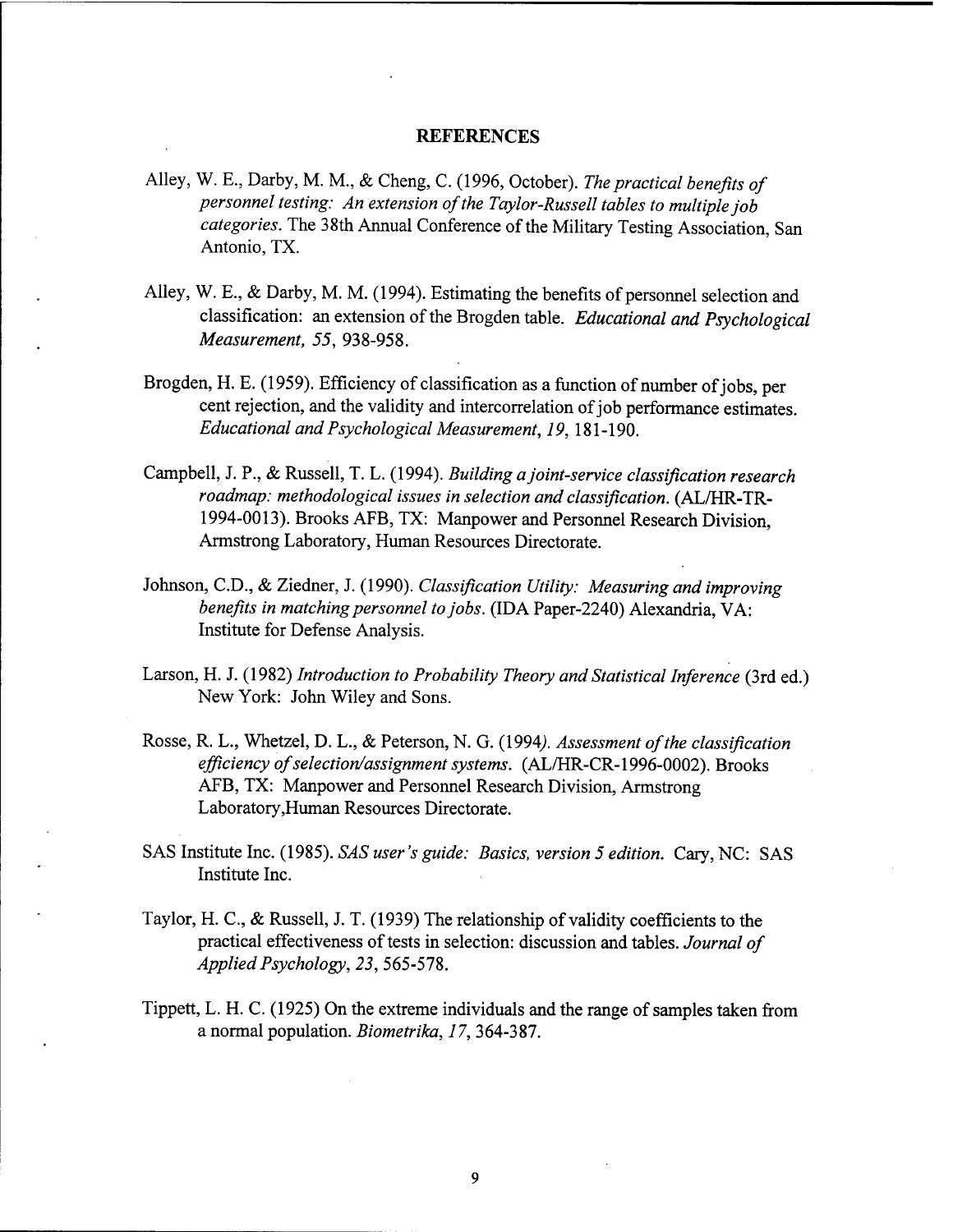**APPENDIX**

**THE DISTRIBUTION THEORY OF THE BROGDEN TABLE**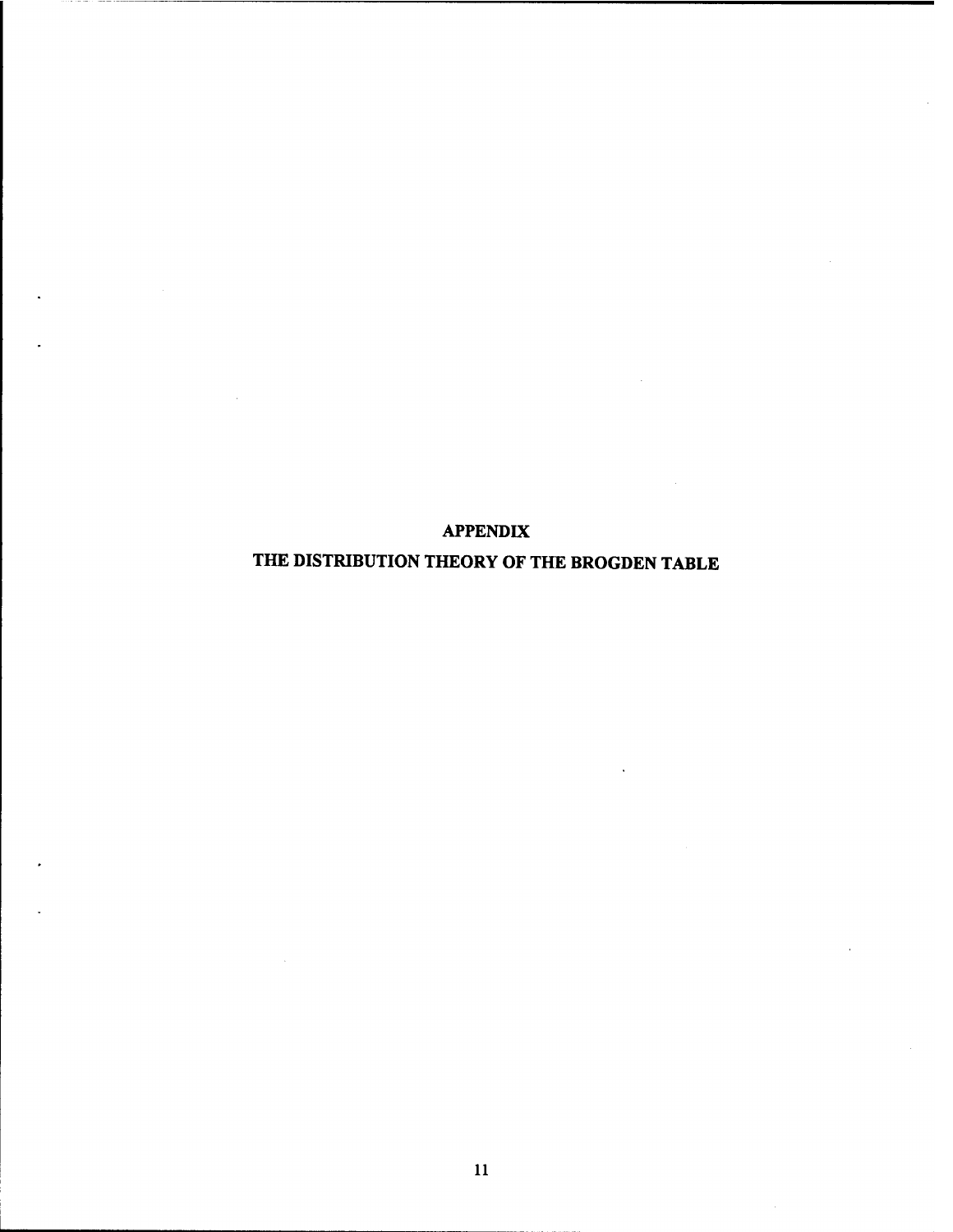#### **Preliminary**

Some concepts and properties of probability distributions on the real line, especially the quantile functions, are given here for future references. Let *X*be <sup>a</sup> continuous random variable on the real line  $(-\infty, \infty)$ . The probability distribution of X is determined by its probability density function (pdf)

$$
f(x)
$$
, which is non-negative and 
$$
\int_{-\infty}^{\infty} f(t)dt = 1
$$
. The cumulative distribution function (cdf) is\n
$$
F(x) = \int_{-\infty}^{x} f(t)dt = \Pr(X \le x) = \text{the area under the pdf graph left to } x.
$$

Note that the  $\text{cdf } F(x)$  always has values between 0 and 1, and is non-decreasing. For the current purpose it will be technically simple to assume that  $F(x)$  is strictly increasing. The *quantile function* (qf) of X, denoted by Q, is the inverse function of the cdf  $F$ . That is, for any  $0 < u < 1$ ,

 $Q(u) = F^{-1}(u)$  = {the value  $x$  such that  $F(x) = u$ } = {the value  $x$  such that <u>the area under the pdf</u> *graph left to x is u*}.  $Q(u)$  is called the *u*-th quantile of the random variable X. Some special quantiles are: the 1st quartile  $Q(0.25)$ , the median (2nd quartile)  $Q(0.5)$ , the 3rd quartile  $Q(0.75)$ , the 40th percentile  $Q(0.4)$ , etc.

**Example A.1** Suppose that *X* follows the exponential distribution with pdf  $f(x) = e^{-x}$ ,  $0 < x < \infty$ .

Then the cdf is  $F(x) = \int_a^x f(t)dt = \int_a^x e^{-t}dt = 1 - e^{-x}$ . The quantile function  $Q(u)$  is obtained by o o

setting  $F(x) = u$  and solving for *x*. We have  $F(x) = 1 - e^{-x} = u$ , thus  $e^{-x} = 1 - u$ ; taking the natural logarithm on both side gives  $x = -\log(1 - u)$ . Hence the qf  $Q(u) = -\log(1 - u)$ ,  $0 < u < 1$ . **Example A.2** Suppose that X follows the standard normal distribution  $N(0,1)$  with mean 0 and

variance 1, and pdf 
$$
\phi(x) = \frac{1}{\sqrt{2\pi}} \exp\left(-x^{-2}/2\right)
$$
. Then the cdf is  $\Phi(x) = \int_{-\infty}^{x} \frac{1}{\sqrt{2\pi}} \exp\left(-t^{2}/2\right) dt$ .

The qf is

 $Q(u) = \Phi^{-1}(u)$ . The cdf (and consequently the qf) does not have closed-form expression in this case. They can be calculated numerically in many statistical software packages. In SAS, the cdf  $\Phi$  is the PROBNORM function, and the qf  $\Phi^{-1}$  is the PROBIT function.

The quantile function has many useful properties, some of which are given below. **Proposition A.1** The cdf and the qf are related by  $Q(F(x)) = x$  for any *X* inside the range of the *random variable*  $X$ *, and*  $F(Q(u)) = u$  *for any*  $0 < u < 1$ .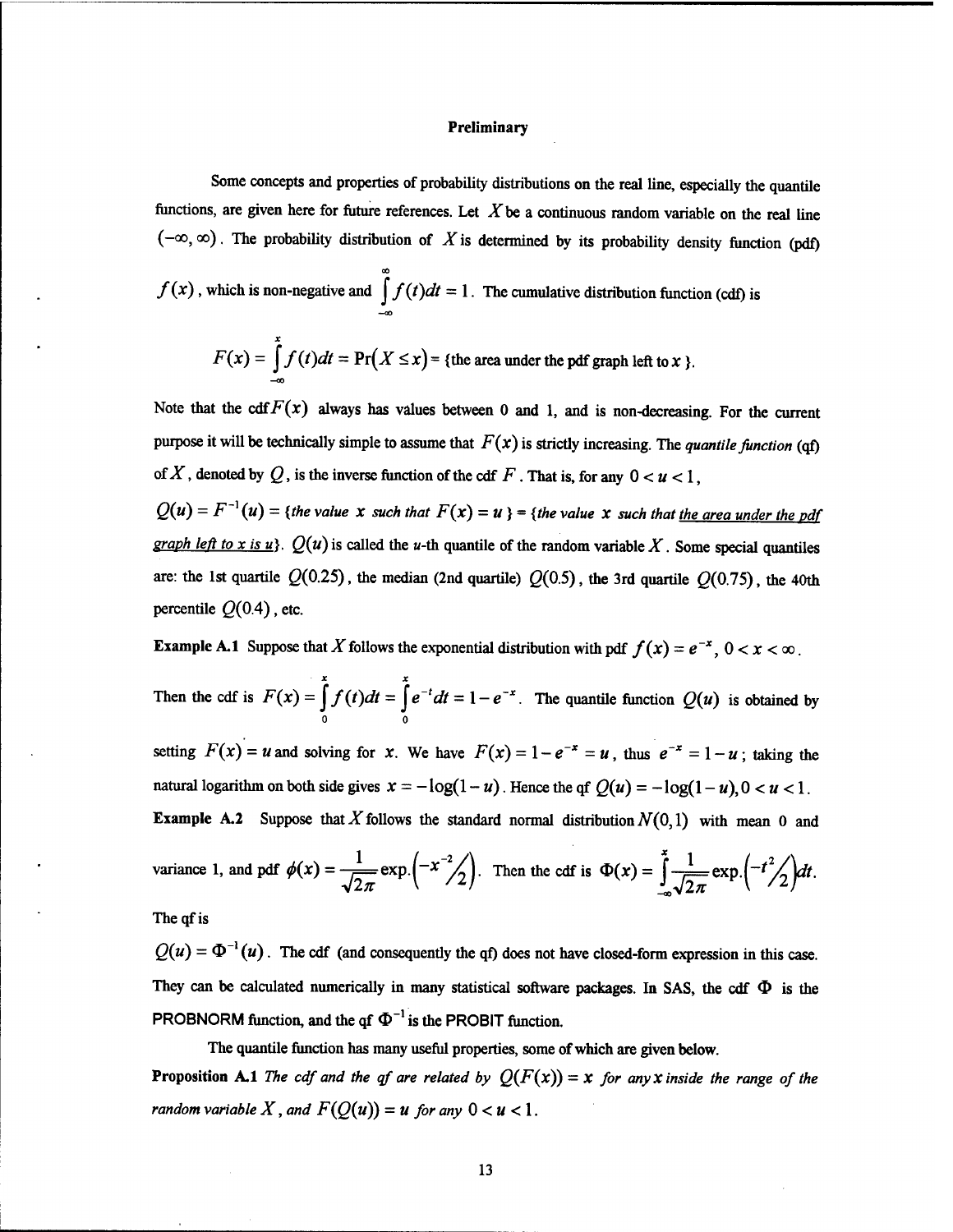**Proposition A.2** As *u* approaches to 0, the qf  $Q(u)$  approaches to the smallest possible value of the *random variable*  $X$ ; *as u approaches to 1,*  $Q(u)$  *approaches to the largest possible value of*  $X$ .

These two properties follow directly from the definitional fact that the  $\alpha f$  is the inverse function of the cdf  $F$ .

**Proposition A.3** The expected value of  $X$ ,  $E X$ , is equal to the integral  $E X = \int_{0}^{1} Q(u) du$ . o

*Proof:* By definition of expected value [Larson 1982, p.118, Definition 3.3.1 (b)],

$$
E X = \int_{-\infty}^{\infty} x f(x) dx = \int_{-\infty}^{\infty} x dF(x).
$$

Now change variable by setting  $F(x) = u$ . Then by Proposition A.1,  $x = Q(u)$ , and by Proposition A.2, the range of  $u$  is the unit interval  $(0, 1)$ . Hence the integral becomes

$$
E X = \int_{-\infty}^{\infty} x dF(x) = \int_{0}^{1} Q(u) du,
$$

completing the proof.

Example A.3 Consider the exponential random variable in Example A. 1. The expected value is

completing the proof.  
\n**Example A.3** Consider the exponential random variable in Example A.1. The expected value is  
\n
$$
E X = \int_{0}^{\infty} xf(x) dx = \int_{0}^{\infty} xe^{-x} dx = 1.
$$
 Alternatively, 
$$
E X = \int_{0}^{1} Q(u) du = \int_{0}^{1} -\log(1-u) du = 1.
$$

**Proposition A.4** Let  $0 < p < 1$ . The conditional expected value of X given that  $X \ge Q(p)$  (i.e. given

that X is no less than its p-th quantile), is given by  $\frac{1}{1-p} \int\limits_{p}^{1} Q(u) du$ .

The proof is similar to that of Proposition A.3; it is omitted to keep the technicality at a reasonable level. Note that the crucial differences here from the unconditional case in Proposition A.3 are the  $1/(1-p)$  factor and the lower limit of integral being p, not 0.

**Example A.4** Consider again the exponential random variable in Example A.1. Let  $p = 0.4$ . The 40th percentile is then  $Q(0.4) = -\log(1 - 0.4) = -\log(0.6)$ . The conditional expected value of X given that  $X$  is greater than or equal to its 40th percentile is then

$$
\frac{1}{1-p}\int_{p}^{1}Q(u)du=\frac{1}{1-0.4}\int_{0.4}^{1}-\log(1-u)du\approx 1.511.
$$

For the standard normal variable in Example A.1, the conditional expected value is

$$
\frac{1}{1-0.4}\int_{0.4}^{1}\Phi^{-1}(u)du \approx 0.644.
$$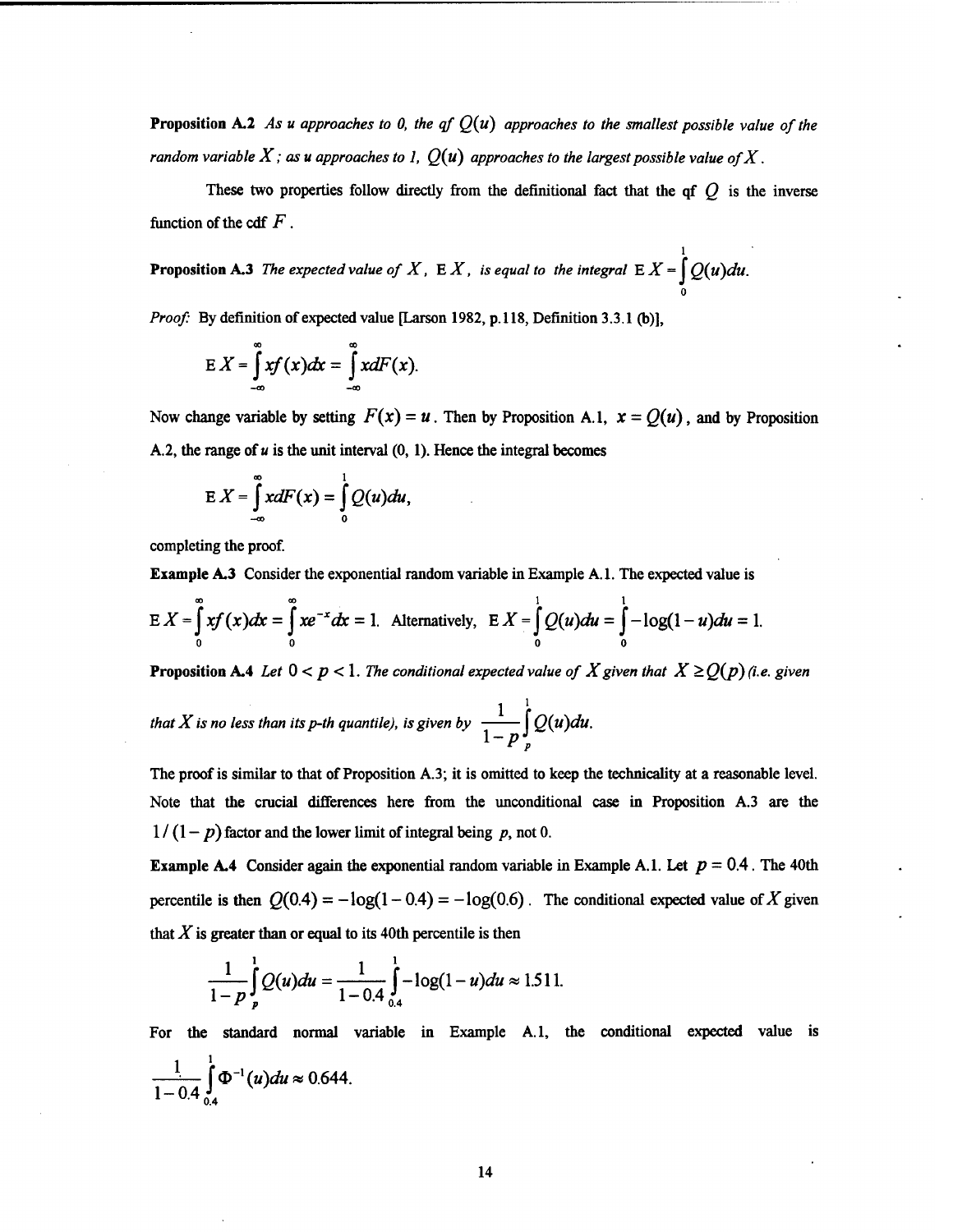Proposition A.5 Let  $X$  be a random variable with quantile function  $Q_X(u)$ , and let  $Y = A + BX$ , *with A* and *B real numbers. Then the quantile function of Y is*  $Q_r(u) = A + BQ_x(u)$ .

#### The Brogden Table

Brogden's (1959) assumptions are equivalent to treating the applicants' predicted performance scores as certain random variables and the applicant population being represented by the joint probability distribution of the performance scores. In tune with Brogden's notation, let *m* be the number of jobs, and let  $C_1$ ,  $C_2$ ,  $\Lambda$ ,  $C_m$  denote the predicted performance scores. It is assumed that the *m* scores are standardized to have a common mean 0 and a common variance  $R^2$ , which is the validity. It is further assumed that the performance scores  $C_1$ ,  $C_2$ ,  $\Lambda$ ,  $C_m$  jointly follow an *m*-variate normal distribution.

Since every applicant is assigned to the job corresponding to the highest score, the allocation efficiency is simply the largest of  $C_1$ ,  $C_2$ ,  $\Lambda$ ,  $C_m$  :  $C^* = \max(C_1, C_2, \Lambda, C_m)$ , i.e. the largest order statistic of the *m* random variables.

Brodgen (1959) considered calculating the mean allocation efficiency in 4 cases: (1) uncorrelated performance scores and zero rejection rate, (2) uncorrelated performance scores and non-zero rejection rate, (3) equally correlated performance scores (i.e. all  $(C_i, C_j)$  pairs have common correlation  $0 < r < 1$ ) and zero rejection rate, and (4) equally correlated performance scores and non-zero rejection rate. Each of cases is discussed below.

**Case 1:** uncorrelated performance scores and zero rejection rate  $(r = 0, p = 0)$ . In this case the scores  $C_1$ ,  $C_2$ ,  $\Lambda$ ,  $C_m$  are independent and identically distributed (i.i.d.) as normal with mean 0 and variance  $R^2 - N(0, R^2)$ . For convenience first let  $R = 1$ . Then the  $C_j$  's have the common standard normal probability density function (pdf)  $\phi(x) = (2\pi)^{-1/2} \exp\left(x^{-2}/2\right)$  and the cumulative distribution

function (cdf)  $\Phi(x) = \int_{0}^{x} \phi(t)dt$ . The mean allocation efficiency (or MPP) is nothing but the expected

value of the maximum score  $C^* = \max(C_1, C_2, \Lambda, C_m)$ . Because  $C^*$  is the largest order statistic out ofthe *m* scores, by a known fact of the largest order statistic (Larson 1982, pp. 318-319) and the normal distribution assumption of the performance scores,  $C^*$  has cdf

(3) 
$$
F(x) = [\Phi(x)]^m, \qquad -\infty < x < \infty,
$$

and pdf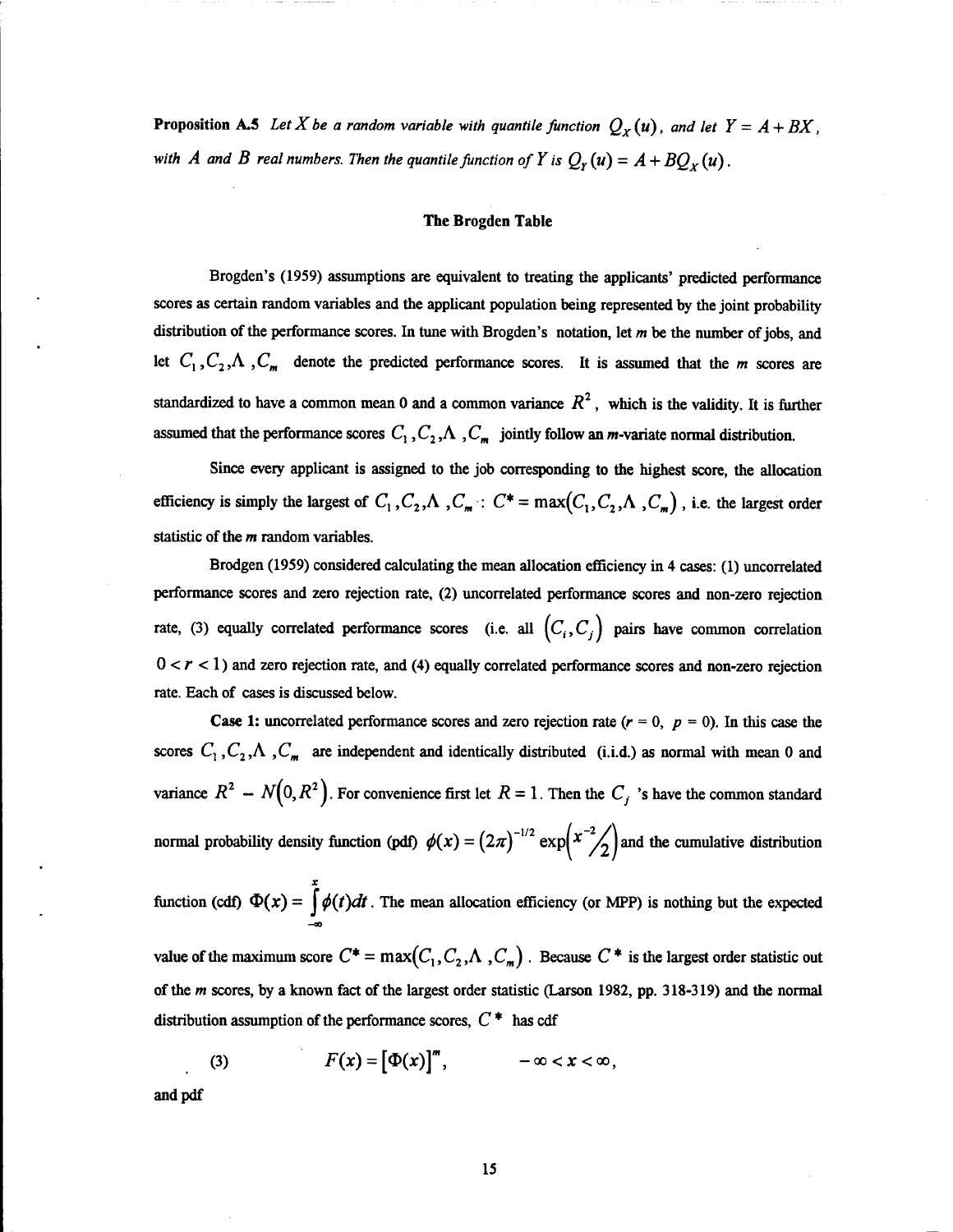(4) 
$$
f(x) = \frac{d}{dx}F(x) = m[\Phi(x)]^{m-1}\phi(x), \qquad -\infty < x < \infty,
$$

Application of the definition of expected value [Larson 1982, p.118, Definition 3.3.1 (b)] yields

(5) 
$$
MPP_0 = \int_{-\infty}^{\infty} x f(x) dx = \int_{-\infty}^{\infty} x m [\Phi(x)]^{m-1} \phi(x) dx,
$$

which is exactly equation (1). Expected values and standard deviation of  $C^*$  for several values of *m* are calculated in Table I, Tippett (1925).

Alternatively, the quantile function (qf)  $Q(u)$  of  $C^*$  can be obtained by setting the cdf (3) to *u* and solving for  $x: F(x) = [\Phi(x)]^m = u$ , so  $\Phi(x) = u^{1/m}$ , and  $x = \Phi^{-1}(u^{1/m})$ . Hence the qf of  $C^*$  is

(5a) 
$$
Q(u) = \Phi^{-1}(u^{1/m}), \qquad 0 < u < 1.
$$

Then by Proposition A.3, the alternative expression of the expected value of  $C^*$  (the MPP) is

$$
(5b) \qquad MPP_0 = \int_0^1 \Phi^{-1}\big(u^{1/m}\big)du.
$$

If the validity  $R \neq 1$ , the MPP is simply  $R(MPP_0)$  because  $C^*$  is just scaled by R.

**Case 2:** uncorrelated performance scores and non-zero rejection rate  $(r = 0, p > 0)$ . The distributions of the performance scores and the maximum score  $C^*$  remain the same as in Case 1. But if the rejection rate  $p>0$ , i.e. only the upper  $(1-p)$  portion of the applicant population is selected, then the allocation efficiency is the <u>conditional</u> expected value of  $C^*$  given that  $C^*$  is greater than or equal to its *pth* percentile (quantile). It is enough to only recall at this point that under the given distributional assumptions, the *pth* quantile of  $C^*$  is the number  $L$  such that the probability of  $C^* \leq L$  is  $p$ , i.e.  $F(L) = p$  with *F* the cdf of  $C^*$  given in equation (3) (i.e. the cumulative area under the pdf graph left to L is p.) Equivalently, the probability of  $C^* \geq L$  is  $(1-p)$  (i.e. the cumulative area under the pdf graph right to L is  $1-p$ .) For convenience, again first let  $R = 1$ . Following the definition of a conditional probability law, (Larson, 1982, pp. 61-65, 241-243), the conditional cdf of  $C^*$  given

$$
C^* \ge L \text{ is (restricting } x \ge L)
$$
  

$$
F(x|p) = \frac{\Pr(C^* \le x \text{ and } C^* \ge L)}{\Pr(C^* \ge L)} = \frac{\Pr(L \le C^* \le x)}{\Pr(C^* \ge L)} = \frac{F(x) - F(L)}{1 - p} = \frac{[\Phi(x)]^m - p}{1 - p}, L \le x < \infty,
$$

and  $F(x|p) = 0$  if  $x < L$ . The conditional pdf of  $C^*$  given it is greater than or equal to its *pth* percentile is then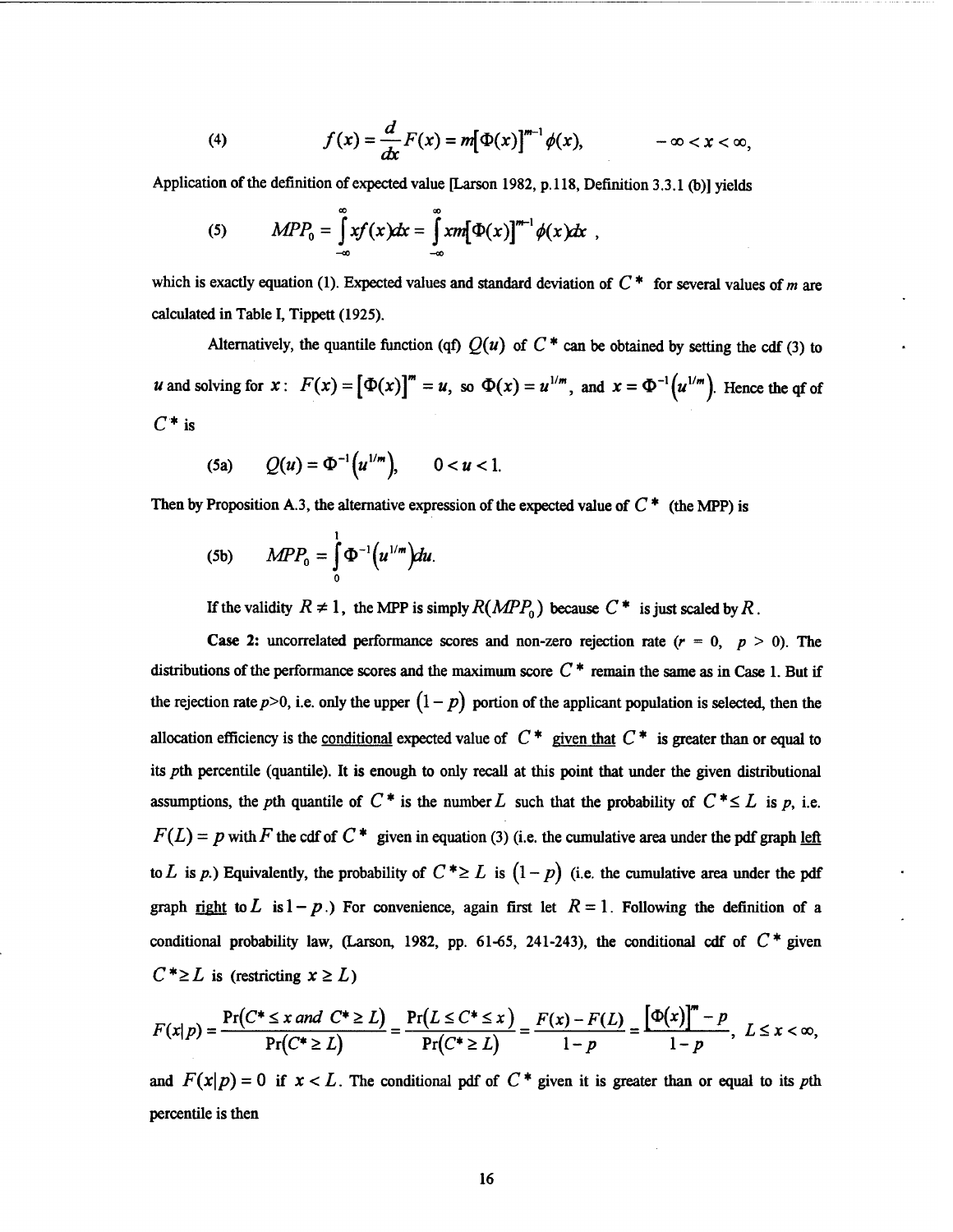(6) 
$$
f(x|p) = \frac{d}{dx}F(x|p) = \frac{1}{1-p}m[\Phi(x)]^{m-1}\phi(x), \quad L \leq x < \infty.
$$

The MPP corresponding to rejection rate  $p$  is the conditional expected value

(7a) 
$$
MPP_p = \int_{L}^{\infty} xf(x|p)dx = (1-p)^{-1} \int_{L}^{\infty} x m[\Phi(x)]^{m-1} \phi(x)dx,
$$

which is exactly equation (2). Note that in the integral the <u>conditional</u> pdf  $f(x|p)$ , not the unconditional one in (4), is used.

By Proposition A.4 and the qf expression of  $C^*$  in (5a), the alternative expression of the conditional expected value (the MPP) is

(7b) 
$$
MPP_p = \frac{1}{1-p} \int_p^1 Q(u) du = \frac{1}{1-p} \int_p^1 \Phi^{-1}(u^{1/m}) du.
$$

*If*  $R \neq 1$  then the MPP is simply  $R(MPP_p)$ , for the same reason as before.

The same as establishing (5a), because  $F(L) = p$ , *L* can be obtained by setting the cdf (3) to *p* and solving for *x*, giving  $L = x = \Phi^{-1}(p^{1/m})$ , with  $\Phi^{-1}$  the inverse function of the standard normal cdf (the PROBIT function in SAS). It's interesting to note that the *p*th quantile of  $C^*$ ,  $L$ , is the  $(p^{1/m})$  -th quantile of the normal distribution.

Case 3: equally correlated performance scores (i.e. all  $(C_i, C_j)$  pairs have common correlation  $0 < r < 1$ ) and zero rejection rate. For this more general case Brogden proposed the model that the job performance scores are related to a common latent variable *K,* plus independent normal random perturbation:  $C_j = K + C_j$ ,  $j = 1, 2, ..., m$ . In order that all  $C_j$ 's follow the  $N(0, R^2)$  distribution and are equally correlated, it is assumed that K follows the  $N(0, R^2r)$ , and  $C_1$ ,  $C_2$ ,  $\Lambda$ ,  $C_m$  are i.i.d.  $N(0, R^2(1 - r))$  and are independent of *K*. This model then provide the desired theoretical distribution of the performance scores. Now the allocation efficiency

(8) 
$$
C^* = \max(C_1, C_2, \Lambda, C_m) = K + \max(C_1, C_2, \Lambda, C_m) = K + C^*.
$$

where  $C^{*'} = \max(C_1, C_2, \Lambda, C_m)$ . Recall that, as in Case 1, when the rejection rate  $p = 0$ , the MPP is the expected value (or mean) of  $C^*$ . Because the mean of  $K$  is zero and mean is additive, (8) gives that the mean of  $C^*$  (the MPP) is simply the mean of  $K$  plus the mean of  $C^*'$ , which is equal to the expected value (or mean) of  $C^*$ . Furthermore, because of the distributional assumption on the  $C_j$ 's,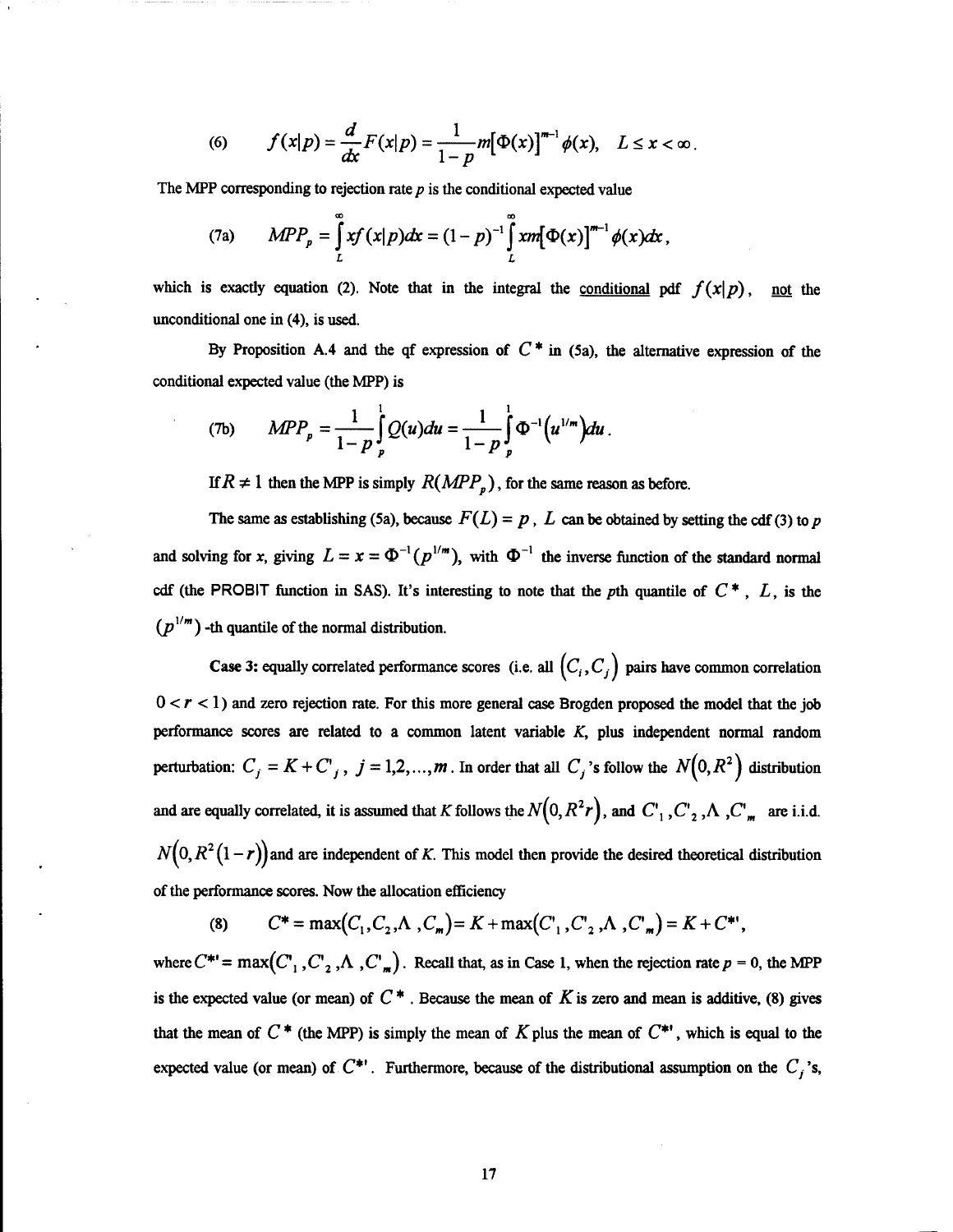$C^*$ ' differs from the  $C^*$  in Case 1 only by a scaling factor  $R\sqrt{1-r}$ . Therefore the MPP in this case is  $R\sqrt{1-r}MPP_0$ , the Brogden adjustment.

Case 4: equally correlated performance scores and non-zero rejection rate. Brogden attempts to completely reduce the correlated job score cases to the above independent job score cases by observing that the common variable *K* has zero mean, so that  $C^*$  has the same expected value as  $C^*$ . However, this reduction is correct <u>only when the rejection rate  $p=0$ </u>. The reason Brogden's adjustment fails in the  $p>0$ case lies in the fact that in the non-zero rejection cases the MPP is the conditional expected value of *C \** conditioned on its being greater than or equal to its *pth* percentile *L* , and unfortunately for correlated job scores, L is no longer simply  $\Phi^{-1}(p^{1/m})$ .

The exact probability distribution of  $C^*$  in this case is rather complex. Consequently, simple integral expressions for the theoretical MPP like those in equations (1) and (2) no longer exist. In order to establish an adjustment formula in the same spirit as those of Brogden and Alley & Darby (1994), a distributional approximation method is employed. Equation (8) shows that  $C^*$  is  $C^{*}$  plus an independent normal random variable *K* with mean zero and standard deviation  $R\sqrt{r}$  <1. And as mentioned before,  $C^*$  differs from the  $C^*$  in Case 1 only by a scaling factor  $R\sqrt{1-r}$ , so its exact probability distribution can be readily established. The basic idea then, is to approximate the probability distribution of *<sup>C</sup>* \* by properly adjusting the distribution of *C\*'*, so that the expected value and the variance of the adjusted probability distribution matches with those of  $C^*$ . The approximation is accomplished by the following steps.

(*i*) Mean and variance of  $C^{**}$ : Note that  $C^{**}$  differs from the  $C^*$  in Case 1 only by a scaling factor  $R\sqrt{1-r}$ , more precisely, let  $C_1^*$  be the  $C^*$  in Case 1, then  $C^{**}=(R\sqrt{1-r})C_1^*$ . So The expected value of  $C^{**}$  is  $\mu' = R\sqrt{1 - r}MPP_0$  (as in Case 3), and The variance of  $C^{**}$  is  $\sigma^{12} = R^2(1 - r)V^2$ , where

$$
V^2 = \int_{-\infty}^{\infty} (x - MPP_0)^2 m [\Phi(x)]^{m-1} \phi(x) dx,
$$

and  $MPP_0$  is given in equation (5) or (5b). The values of V are given in the first column of the revised Brogden Table in Section HI.

(ii) Mean and variance of  $C^*$ : From (8), by additivity of expected values, the expected value of *C\** is

(9) 
$$
\mu = E C^* = E K + E C^{**} = E C^{**} = \mu' = R \sqrt{1 - r} M P P_0
$$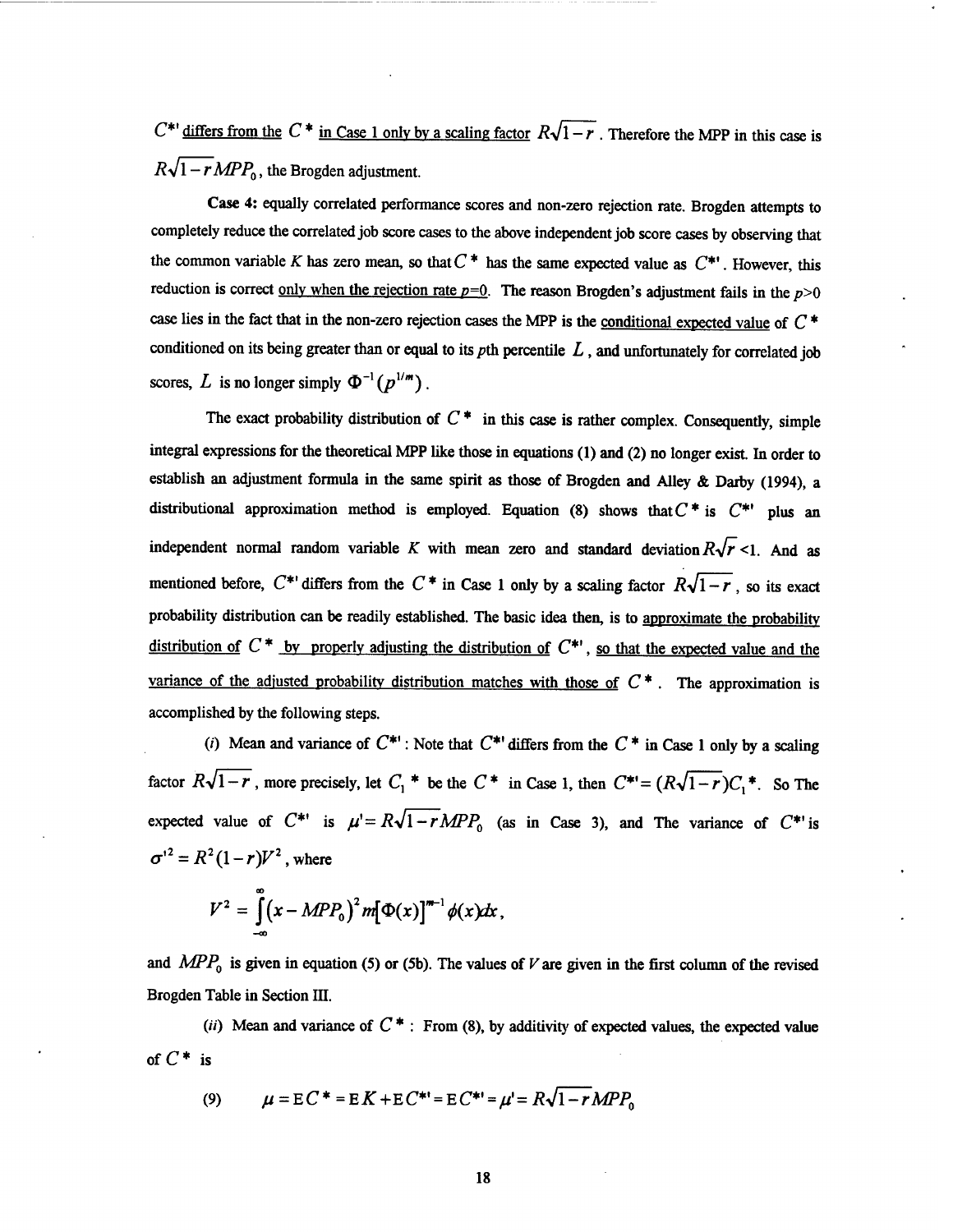because the expected value of  $K$  is 0. By independence of  $K$  and  $C^*$ , the variance of  $C^*$  is

 $(10)$  $= \text{Var}\,K + \text{Var}\,C^{**} = R^2r + R^2(1-r)V^2$ .

*(iii)* Standardize  $C^{**}$ : The random variable  $\overline{C} = \frac{1}{\sqrt{C^{**}} - \mu'}$  has mean 0 and variance 1. So *&* the random variable  $\overline{C^*} = \mu + \sigma \overline{C'}$  has mean  $\mu$  and variance  $\sigma^2$ , the same as those of  $C^*$ . Hence  $C^*$  has the probability distribution approximately the same that of  $\overline{C}^*$ , in the sense of matching mean and variance. Approximate the distribution of  $C^*$  by the distribution of  $\overline{C}^*$ . We accomplish this by approximating the quantile function of  $C^*$  with the quantile function of  $\overline{C}^*$ .

(iv) Quantile function of  $\overline{C}^*$ : From step (i),  $C^{*} = (R\sqrt{1-r})C_1^*$  and from step (iii),

$$
\overline{C}^* = \mu + \sigma \overline{C} = \mu + \sigma \left[ \left( C^{* -} \mu' \right) / \sigma' \right] = \mu + \sigma \left[ \left( R \sqrt{1 - r} C_1^* - \mu' \right) / \sigma' \right]
$$
\n
$$
= \left( \mu - \frac{\sigma}{\sigma'} \mu' \right) + \left( \frac{\sigma}{\sigma'} R \sqrt{1 - r} \right) C_1^* = A + BC_1^*,
$$

where  $A = \mu - \frac{\sigma \mu'}{\sigma'}$  and  $B = \frac{\sigma R \sqrt{1 - r}}{\sigma'}$ . By Proposition A.5, the quantile function of  $\overline{C}$  \* is  $\overline{Q}(u) = A + BQ_1(u)$ , where  $Q_1(u)$  is the quantile function of  $C_1^*$ . Recall form step (*i*) that  $C_1^*$  is the  $C^*$  in Case 1, whose quantile function is given in equation (5a)  $-Q_1(u) = \Phi^{-1}(u^{1/m})$ . Therefor substituting the values of *A*, *B*,  $Q_i(u)$  gives the quantile function of  $\overline{C}$  \* as

$$
\overline{Q}(u) = A + BQ_1(u) = \left(\mu - \frac{\sigma}{\sigma'}\mu'\right) + \left(\frac{\sigma}{\sigma'}R\sqrt{1-r}\right)\Phi^{-1}\left(u^{1/m}\right), \quad 0 < u < 1.
$$

(v) Approximate the quantile function  $O(u)$  of  $C^*$  by that of  $\overline{C}^*$ :

(12) 
$$
Q(u) \approx \left(\mu - \frac{\sigma}{\sigma'}\mu'\right) + \left(\frac{\sigma}{\sigma'}R\sqrt{1-r}\right)\Phi^{-1}\left(u^{1/m}\right), \quad 0 < u < 1.
$$

*(vi)* The adjustment formula: The MPP is the conditional expected value of  $C^*$  given it is greater than or equal to its *p* th percentile (i.e. given  $C^* \geq Q(p)$ ). So by Proposition A.4,

$$
MPP = \frac{1}{1-p} \int_{p}^{1} Q(u) du.
$$

Replacing  $O(u)$  by its approximation given in equation (12), we have